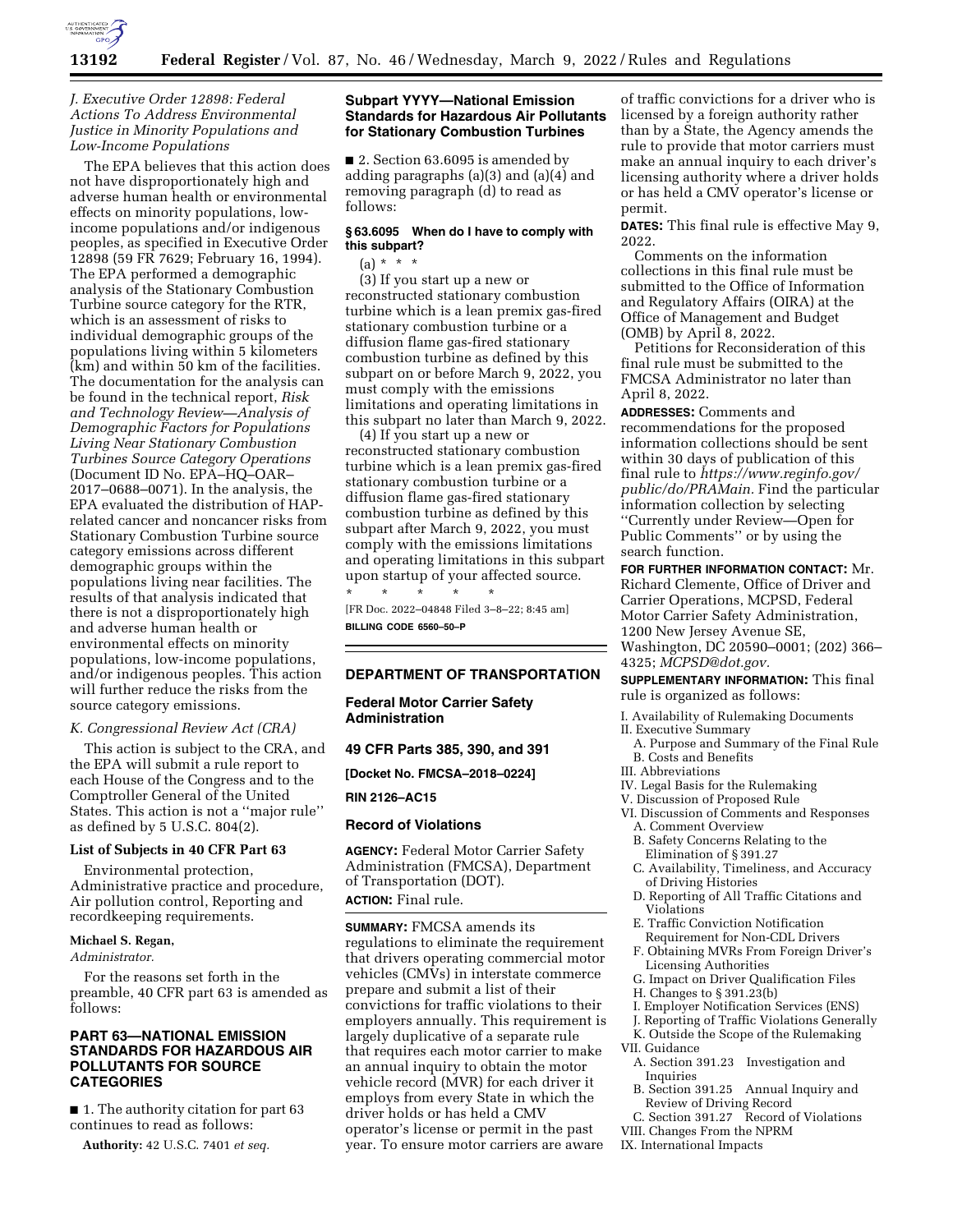- X. Section-by-Section Analysis
	- A. Part 385
	- B. Part 390
	- C. Part 391
- XI. Regulatory Analyses
	- A. Executive Order (E.O.) 12866 (Regulatory Planning and Review), E.O. 13563 (Improving Regulation and Regulatory Review), and DOT Regulatory Policies and Procedures
	- B. Congressional Review Act
	- C. Regulatory Flexibility Act (Small
	- Entities)
	- D. Assistance for Small Entities
	- E. Unfunded Mandates Reform Act of 1995
	- F. Paperwork Reduction Act (Collection of
	- Information) G. E.O. 13132 (Federalism)
	- H. Privacy
	-
	- I. E.O. 13175 (Indian Tribal Governments) J. National Environmental Policy Act of
	- 1969

## **I. Availability of Rulemaking Documents**

To view any documents mentioned as being available in the docket, go to *[https://www.regulations.gov/docket/](https://www.regulations.gov/docket/FMCSA-2018-0224/document)  [FMCSA-2018-0224/document](https://www.regulations.gov/docket/FMCSA-2018-0224/document)* and choose the document to review. To view comments, click this final rule, then click ''Browse Comments.'' If you do not have access to the internet, you may view the docket online by visiting Dockets Operations in Room W12–140 on the ground floor of the DOT West Building, 1200 New Jersey Avenue SE, Washington, DC 20590–0001, between 9 a.m. and 5 p.m., Monday through Friday, except Federal holidays. To be sure someone is there to help you, please call (202) 366–9317 or (202) 366– 9826 before visiting Dockets Operations.

#### **II. Executive Summary**

*A. Purpose and Summary of the Final Rule* 

In this final rule, the Agency rescinds 49 CFR 391.27 (Record of violations) and removes all related references to the rule in the Federal Motor Carrier Safety Regulations (FMCSRs). Section 391.27 provides that each motor carrier must, at least once every 12 months, require each driver it employs to prepare and furnish the motor carrier with a list of all violations of motor vehicle traffic laws and ordinances, other than violations involving only parking, for which the driver has been convicted or has forfeited bond or collateral during the preceding 12 months. When a driver does not have any such violations to report, the driver is required to furnish a certification to that effect. The motor carrier must retain the list of violations or certification of no violations in the driver's qualification file.

FMCSA retains the requirement in § 391.25(a) (Annual inquiry and review of driving record) for an annual MVR

inquiry. Section 391.25 requires each motor carrier to make an annual inquiry to obtain the MVR for each driver it employs from every State<sup>1</sup> in which the driver holds or has held a CMV operator's license or permit in the past year. The motor carrier must review the MVR obtained and maintain a copy of it in the driver's qualification file. Section 391.25 applies to all motor carriers, domestic and foreign, but is limited to inquiries for drivers licensed by a State.

To ensure motor carriers are aware of traffic convictions for a driver who is licensed by a foreign authority rather than by a State, FMCSA amends § 391.25(a) to require motor carriers to inquire annually of each driver's licensing authority where a driver holds or has held a CMV operator's license or permit. This change requires motor carriers to request MVRs from Canadian and Mexican driver's licensing authorities.

To maintain consistency within part 391 with respect to requests for MVRs, FMCSA makes conforming changes to the hiring process. The Agency amends § 391.23 (Investigation and inquiries) to require a motor carrier to make an inquiry to each driver's licensing authority where the driver holds or has held a motor vehicle operator's license or permit during the preceding 3 years to obtain the driver's MVR when a motor carrier is hiring a driver. FMCSA changes § 391.21 (Application for employment) to require each driver to provide on the employment application the issuing driver's licensing authority of each unexpired CMV operator's license or permit that has been issued to the driver so motor carriers can make the required inquiries under § 391.23. In addition to the proposed changes, this rule adopts additional minor clarifications and conforming changes, which are outlined in the section discussing changes from the proposed rule and the Section-by-Section Analysis below.

#### *B. Costs and Benefits*

The elimination of § 391.27 results in cost savings to drivers, as they will no longer spend time completing a list of convictions for traffic violations or certificate of no convictions. It also results in cost savings to motor carriers, as they no longer have to file the lists or certificates in driver qualification files. The Agency estimates that rescinding § 391.27 results in cost savings of \$24.9 million over 10 years, at a 7 percent discount rate. The

annualized cost savings are estimated to be \$3.5 million.

Changes made in the FMCSRs to require inquiries to Canadian and Mexican driver's licensing authorities have minimal, if any, impact. Only a small proportion of CMV drivers operating in the United States are licensed by a foreign authority rather than by a State. Of the 6.8 million CMV drivers reported in FMCSA's *2020 Pocket Guide to Large Truck and Bus Statistics,*2 the Agency estimates that at most only 2.3 percent are employed by Canadian motor carriers operating in the United States and 0.5 percent are employed by Mexican motor carriers operating in the United States. The combined total 2.8 percent represents 149,119 drivers reported as being employed by Canadian and Mexican motor carriers.3

These changes do not increase reporting and recordkeeping costs for motor carriers or drivers. This is because the Motor Carrier Management Information System (MCMIS), the repository for the Agency's driver population data, counts the total number of drivers reported by motor carriers, both foreign and domestic, and, for purposes of information collection burden calculation, the median fee for obtaining an MVR from either a foreign or a domestic authority is generally the same.4 FMCSA uses the MCMIS driver population data, which currently includes drivers employed by Canadian and Mexican motor carriers, to calculate the burden associated with information collections and paperwork.

In addition, Canadian and Mexican motor carriers are already required by

3FMCSA's *2020 Pocket Guide to Large Truck and Bus Statistics* shows that 350 non-North American motor carriers are registered to operate in the United States (see Table 1–10). They report employing a total of 1,255 drivers, which is a de minimis number when compared to the 6.8 million CMV drivers operating in the United States. It is very rare for domestic motor carriers to employ drivers licensed by a non-North American authority. Therefore, the focus of FMCSA's analysis is on drivers licensed by Canadian and Mexican driver's licensing authorities.

4Motor carriers typically must pay driver's licensing authorities to request MVRs. The current OMB-approved information collection associated with the reporting and recordkeeping requirements of §§ 391.23 and 391.25 estimates the cost incurred by motor carriers to request MVRs based on the median fee for the 51 State driver's licensing agencies (SDLAs). The median fee used in this analysis is based on the 51 SDLAs and Canadian licensing authorities' fees (there is no fee to request MVRs in Mexico). The median fee is \$9 with or without the Canadian authorities' fees. Thus, this new requirement imposes no new costs on motor carriers.

<sup>1</sup>For purposes of part 391, the term ''State'' includes the District of Columbia (49 CFR 390.5T).

<sup>2</sup>Available at *[https://www.fmcsa.dot.gov/sites/](https://www.fmcsa.dot.gov/sites/fmcsa.dot.gov/files/2020-10/FMCSA%20Pocket%20Guide%202020-v8-FINAL-10-29-2020.pdf) [fmcsa.dot.gov/files/2020-10/FMCSA%20Pocket](https://www.fmcsa.dot.gov/sites/fmcsa.dot.gov/files/2020-10/FMCSA%20Pocket%20Guide%202020-v8-FINAL-10-29-2020.pdf) [%20Guide%202020-v8-FINAL-10-29-2020.pdf](https://www.fmcsa.dot.gov/sites/fmcsa.dot.gov/files/2020-10/FMCSA%20Pocket%20Guide%202020-v8-FINAL-10-29-2020.pdf)* (last accessed Oct. 22, 2021).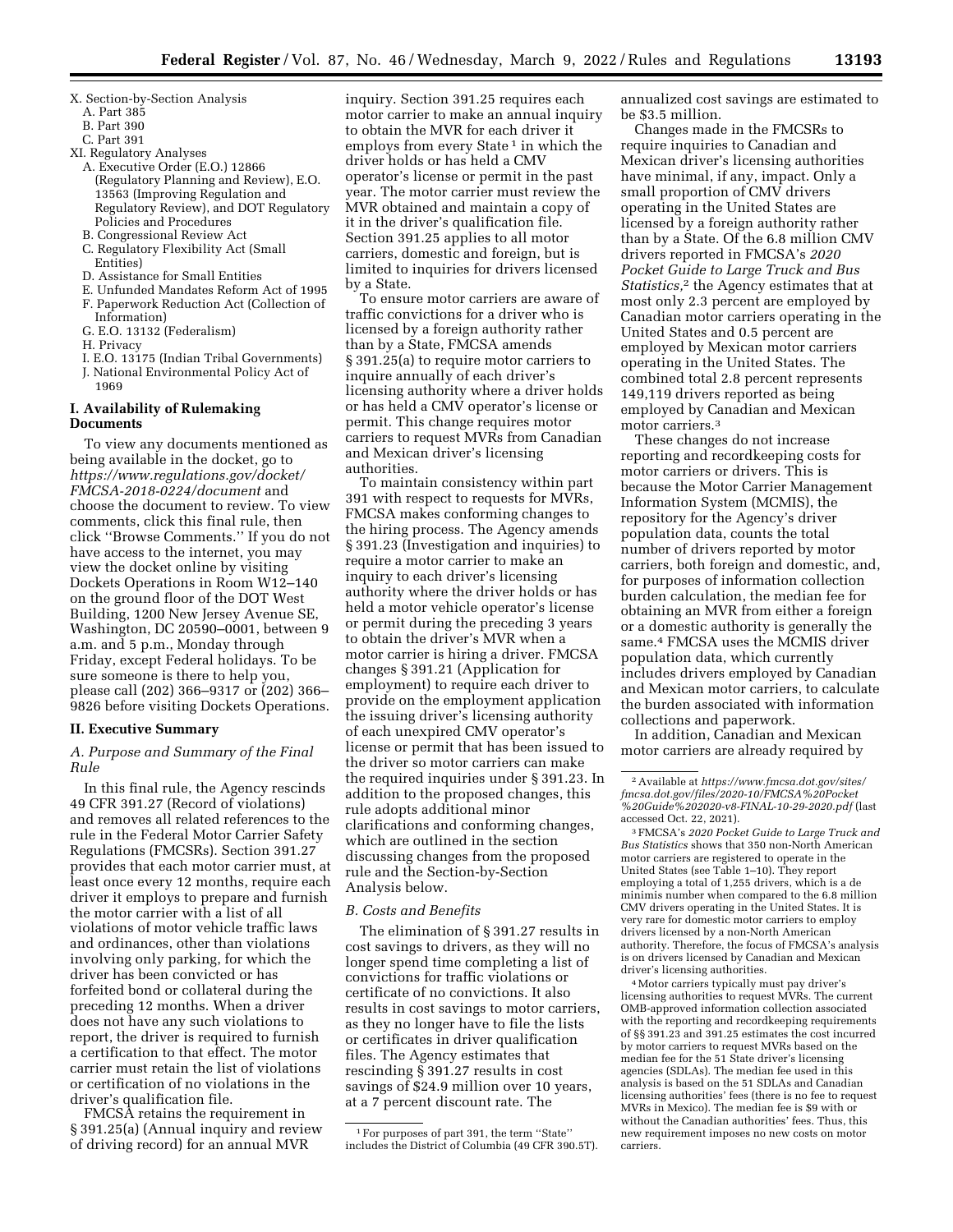their applicable safety codes to request MVRs for their drivers from their country's licensing authorities.5 Accordingly, FMCSA has determined that the changes to §§ 391.23 and 391.25 to require inquiries to Canadian and Mexican driver's licensing authorities to obtain MVRs imposes no new record keeping or reporting costs or burdens. Though Canadian and Mexican motor carriers are not required to change their current business practices and do not have any new costs or burdens imposed as a result of this rule, FMCSA continues to include the costs and burdens for requesting MVRs in the current information collection to treat all motor carriers consistently and for administrative convenience.

FMCSA does not expect this rule will negatively affect CMV safety. Motor carriers are still required by § 391.25 to make an inquiry at least annually to each driver's licensing authority in which an employed driver holds or has held a CMV operator's license or permit to obtain the MVR of each driver they employ. Thus, motor carriers still have a reliable way to learn of any convictions for traffic violations incurred by their driver employees.

#### **III. Abbreviations**

- AAMVA American Association of Motor Vehicle Administrators
- 
- ATA American Trucking Associations, Inc. BLS Bureau of Labor Statistics
- CDLIS Commercial Driver's License
- Information System
- 
- CDL Commercial Driver's License
- CMV Commercial Motor Vehicle DOL Department of Labor
- 
- DOT Department of Transportation ECEC Employer Costs for Employee **Compensation**
- ENS Employer Notification Services
- E.O. Executive Order
- FMCSA Federal Motor Carrier Safety Administration
- FMCSRs Federal Motor Carrier Safety Regulations
- FR Federal Register
- ICR Information Collection Request
- LTL Less-than-Truckload
- MCMIS Motor Carrier Management
- Information System
- MVR Motor Vehicle Record
- NAICS North American Industry
- Classification System NCSC National Center for State Courts
- NDAA National District Attorneys Association
- NPRM Notice of Proposed Rulemaking
- NSC Canadian National Safety Code
- NTSB National Transportation Safety Board
- OES Occupational Employment Statistics
- OIG Office of Inspector General
- OIRA Office of Information and Regulatory
- Affairs OMB Office of Management and Budget
- 

OOIDA Owner-Operator Independent Drivers Association

OTR Over-the-Road

- PSP Pre-Employment Screening Program
- RFA Regulatory Flexibility Act
- RMV Registry of Motor Vehicles
- SBREFA Small Business Regulatory Enforcement Fairness Act of 1996 SDLA State Driver's Licensing Agency
- Secretary Secretary of Transportation
- SBA Small Business Administration
- SOC Standard Occupation Code
- § Section Symbol
- TCA Truckload Carriers Association TL Truckload
- U.S.C. United States Code

#### **IV. Legal Basis for the Rulemaking**

This final rule eliminates a duplicative paperwork requirement and clarifies the licensing authority from which motor carriers obtain MVRs. The rule is based primarily on the authorities of 49 U.S.C. 31502(b) and 31136(a).

Section 31502(b) authorizes the Secretary of Transportation (Secretary) to establish requirements for the qualifications of employees and the safety of operation of a motor carrier. This rule addresses the qualifications of motor carrier employees, consistent with the safe operation of CMVs.

Section 31136 provides concurrent authority to regulate drivers, motor carriers, and vehicle equipment. Section 31136(a)(1) requires that the Secretary issue regulations on CMV safety, including regulations to ensure that CMVs are operated safely. The remaining statutory factors and requirements in section 31136(a), to the extent they are relevant, are also satisfied here. In accordance with section 31136(a)(2), the requirement for motor carriers to inquire of driver's licensing authorities to obtain the MVR of each driver they employ does not impose any responsibilities on CMV drivers that would impair their ability to operate the vehicles safely. This rule does not address medical standards for drivers or possible physical effects caused by driving CMVs (section 31136(a)(3) and (a)(4), respectively). There is no basis to anticipate that drivers would be coerced (section 31136(a)(5)) because of this rule. In addition, the Secretary has discretionary authority under 49 U.S.C. 31133(a)(8) to prescribe, and thus to remove, recordkeeping and reporting requirements. This rule rescinds § 391.27 using that authority.

The FMCSA Administrator is delegated authority under 49 CFR 1.87 to carry out the functions vested in the Secretary by 49 U.S.C. chapters 311 and 315 as they relate to CMV operators, programs, and safety.

Finally, prior to prescribing any regulations, FMCSA must consider the ''costs and benefits'' (49 U.S.C. 31136(c)(2)(A) and 31502(d)). Those factors are addressed in the Regulatory Analyses of this rule.

## **V. Discussion of Proposed Rule**

On December 14, 2020, FMCSA published a notice of proposed rulemaking (NPRM) (85 FR 80745). The NPRM proposed to eliminate the duplicative requirement in § 391.27 that drivers operating a CMV in interstate commerce prepare and submit a list of their convictions for traffic violations to their employers annually. FMCSA proposed to retain the requirement in § 391.25(a) for an annual MVR inquiry, but to change it to require an annual inquiry to obtain the MVR for each driver it employs from every driver's licensing authority, instead of State, in which the driver holds or has held a CMV operator's license or permit in the past year. FMCSA proposed to conform §§ 391.21, 391.23, and 391.51 (General requirements for driver qualification files) by changing references to a ''State'' to a ''driver's licensing authority.'' FMCSA also proposed changes to remove references to § 391.27 in Appendix B to Part 385—Explanation of Safety Rating Process and in §§ 391.11 (General qualifications of drivers), 391.51, and 391.63 (Multiple-employer drivers). A detailed discussion of the regulatory background of § 391.27, the rationale for eliminating it, and what was proposed is set forth in the NPRM (85 FR 80748–50).

#### **VI. Discussion of Comments and Responses**

## *A. Comment Overview*

FMCSA requested comments on the NPRM for 60 days, from December 14, 2020 through February 12, 2021, and received 97 submissions. Of those submissions, nine commented on matters outside of the scope of the rulemaking. Two submissions were withdrawn. Accordingly, 86 responsive submissions were received.

The 86 responsive submissions were primarily from individuals. Most of the individuals were drivers or associated with motor carriers. Several commenters identified themselves as compliance or safety professionals for motor carriers. Commenters also represented various trade associations and organizations. Entities that submitted comments and supported the proposed rule included the American Bus Association, the American Trucking Associations, Inc. (ATA), the Owner-Operator Independent Drivers Association

<sup>5</sup>See Section XI.A., below, and footnote 15 for additional information.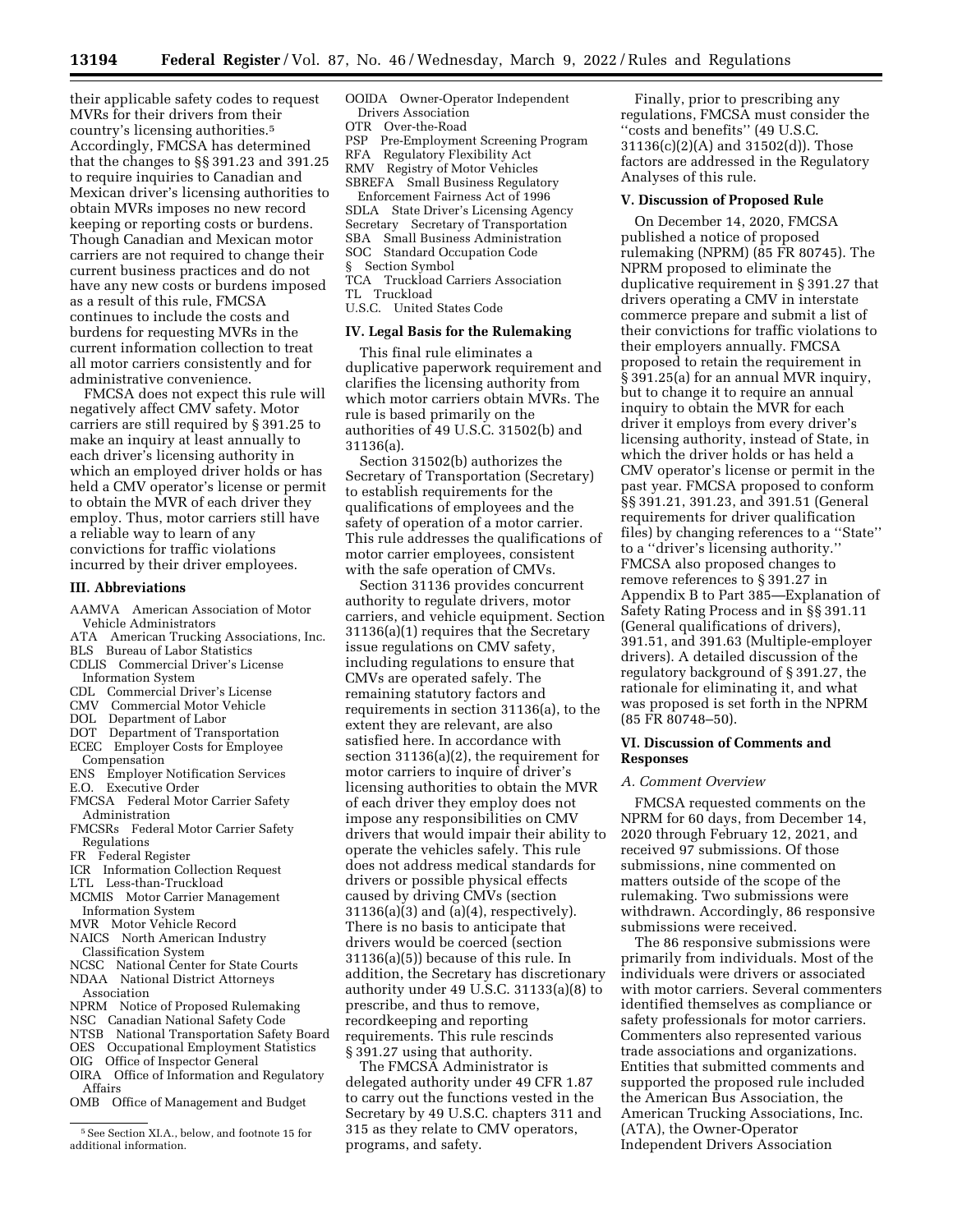(OOIDA), the Tennessee Trucking Association, the Truckload Carriers Association (TCA), the United Motorcoach Association, Driver iQ, and DriverReach. Of the 86 responsive submissions, 71 commenters supported the proposed rule, while 15 commenters opposed it. No comments opposing the rule were received from trade associations, labor organizations, or safety advocate organizations.

Commenters supporting the rulemaking provided multiple reasons for their position. Many commenters expressed that the annual MVR check required by § 391.25 is a more accurate depiction of a driver's traffic conviction history than information received from the driver and that eliminating the requirement would not have an adverse effect on safety. Other common reasons for supporting the elimination of the requirement for drivers to provide a list of their traffic convictions included that it is redundant, time consuming, does nothing to improve safety, is unreliable, takes time away from measures that could improve safety, is merely a recordkeeping ''paper chase,'' and is outdated. Several drivers commented that it can be very difficult to complete the paperwork when they are on the road. One driver stated the requirement is a way for motor carriers to trap drivers in a lie when they have innocently forgotten a conviction. An owner-operator commented that it is a nuisance for such operators to take the time to tell themselves they have not received any convictions. Many motor carriers stated it is time consuming, costly, and burdensome to distribute the forms to drivers, track down drivers who do not return them, and file the forms. One motor carrier commented it takes the better part of a month to receive information from drivers and another estimated the annual administrative burden to be in excess of 100 hours. This commenter added these are hours that could otherwise be spent on improving driver training and communication and other activities more directly targeted at creating better and safer drivers. Several other motor carriers commented that they do not rely on the information provided to them by the drivers.

OOIDA commented that duplicative requirements, such as those in § 391.27, are often more compliance obligations than safety measures, which can disproportionally harm small-business truckers who have to cut through the red tape themselves. The Tennessee Trucking Association commented that the regulation is redundant, and it is hard to get the form completed for overthe-road drivers. It added that most of

the time the motor carrier pulls the MVR before the form is completed, so the carrier already knows what is on a driver's record.

The most common reason for opposing the rule related to safety concerns. Those comments and others opposing the rule are discussed below.

## *B. Safety Concerns Relating to the Elimination of § 391.27*

Of the 15 individuals who opposed the rule, 8 specifically cited safety concerns that motor carriers would have no way to know about drivers' traffic convictions without § 391.27. For example, one commenter asked how employers can know what kind of driver they would be hiring without a record of infractions against that driver. Another commenter stated there are going to be more accidents if drivers know they do not have to report them. A different commenter stated, ''This is what keeps the trucking industry safe. When you drop the requirement for this, how are the employers going to know who is a safe driver versus one who is reckless?'' One commenter noted companies need to be aware of changes in the driving habits of drivers receiving violations to prevent accidents. Another commenter stated that eliminating § 391.27 does away with one more control the motor carrier has to monitor the driver's safety performance on the road. A different commenter stated that reporting traffic and safety violations to employers helps a company or driver try to operate more safely.

Another commenter who opposed the rule stated § 391.27 benefits motor carriers because the requirement allows them to review the driving record in both CMVs and personal vehicles. The commenter noted that convictions for driving while intoxicated in a personal vehicle may not be discovered if not for running an MVR. The commenter was in favor of the annual MVR review and indicated some motor carriers and insurers would not obtain MVRs in the absence of the rule. A different commenter stated that too many motor carriers rely on their insurance companies to review the MVR and they often miss relevant information. Another commenter did not want someone with a horrible driving record to be behind the wheel of a CMV.

*FMCSA response:* After consideration of the comments submitted to the docket, the Agency continues to find that removing § 391.27 will not adversely affect CMV safety. The majority of commenters who opposed eliminating § 391.27 misunderstood the proposal. Many of the commenters understandably confused the

requirements of §§ 391.27 and 391.25 because of their duplicative nature. FMCSA emphasizes that the final rule does not remove the annual requirement for a motor carrier to obtain and review an MVR as required by § 391.25. Thus, employers still have a way to know the driving records of their drivers and a way to distinguish safe from unsafe drivers. Furthermore, the Agency retains §§ 391.21 and 391.23, which require motor carriers to obtain and review MVRs and safety performance history when hiring a driver, as well as the general qualification requirements for drivers in § 391.11.

The elimination of § 391.27 does not preclude employers from requiring their drivers to provide a list of their traffic convictions as a condition of employment. Rather, the elimination of § 391.27 provides employers with flexibility to obtain traffic conviction information in a manner that is most efficient and effective in their situation. Eliminating § 391.27 allows employers to redirect their resources in ways that may have greater safety benefits; this is particularly the case for employers that continuously monitor the driving records of their employees.

## *C. Availability, Timeliness, and Accuracy of Driving Histories*

Two commenters noted State traffic conviction reporting has improved significantly. The United Motorcoach Association commented that as recently as a decade ago States were considerably less dependable reporting violations to drivers' state of licensure; however, ''States have improved their reporting significantly.'' An individual commenter stated that the chances of error in the driving history is basically non-existent with the increase in computerized records since § 391.27 was enacted.

In contrast, four commenters raised concerns regarding the availability, timeliness, and accuracy of driver license status and driving histories. Three commenters stated there are issues with States either being slow to report traffic convictions or not reporting them at all. Although ATA recommended eliminating § 391.27 and ''strongly'' supported FMCSA's proposal, ATA noted concerns about FMCSA's efforts to ensure the information provided to motor carriers to make critical safety decisions is accurate, timely, and complete. ATA commented, ''While state MVRs have significantly improved over the last 20 years, there are still significant deficiencies, of varying degrees, across the states.''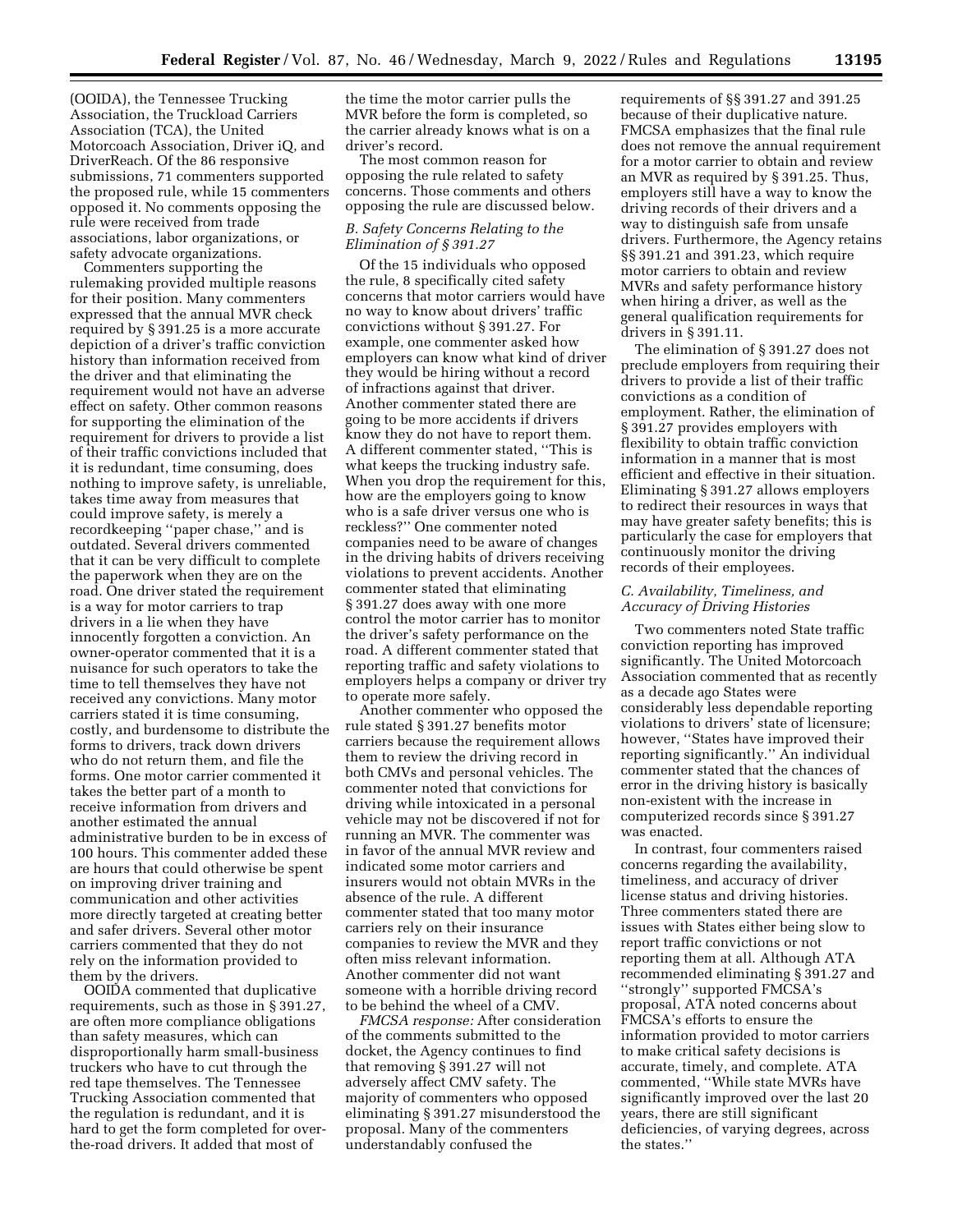ATA cited a recent National Transportation Safety Board (NTSB) report that highlighted deficiencies with the Massachusetts Registry of Motor Vehicles' (RMV) out-of-state driver's license notifications process. According to ATA's summary of the report, the deficiencies led to the RMV's failure to revoke the commercial driver's license (CDL) of a driver involved in a crash that killed seven people. ATA stated the NTSB ''found RMV failed to revoke thousands of non-CDL driver's licenses. While the report singled out [RMV], NTSB concluded that the problems observed in Massachusetts might exist nationwide.''

Two additional commenters noted it can take months for a citation to be fully adjudicated and become a conviction listed on the driver's MVR. One of the commenters expressed concern that these delays put the motor carrier at increased risk, should the driver be involved in an accident during the time the authority takes to rule on the citation.

*FMCSA response:* Nothing in the comments changes FMCSA's determinations that the lists provided by drivers are less reliable than MVRs issued by driver's licensing authorities and the lists have minimal safety value. There have been significant improvements in data collection and transmission that support this rulemaking since § 391.27 was adopted, and there are more improvements to come. Additionally, the Agency notes that § 391.27 requires drivers to report convictions, not citations, so the impact of delays adjudicating citations exists even in the presence of § 391.27.

In connection with the June 2019 crash that was the subject of the NTSB report referenced above, the NTSB found that the Massachusetts RMV ''was not systematically processing paper notifications it received from other States.'' 6 Because of the crash, FMCSA focused its annual program reviews to determine whether other States had substantial numbers of unprocessed paper notifications. FMCSA notes most unprocessed paper notifications found at the Massachusetts RMV were for non-CMV drivers, who do not fall within FMCSA's regulatory authority.

The use of paper notifications and the challenges of processing them were among the principal issues discovered at the Massachusetts RMV. FMCSA addressed the issues in large part

through the Commercial Driver's License Standards, Requirements and Penalties; Exclusively Electronic Exchange of Driver History Record Information final rule published on July 23, 2021 (86 FR 38937). That rule requires SDLAs to implement the exclusive electronic exchange of driver history record information, which includes convictions and withdrawals, for CDL holders. States must achieve substantial compliance with this requirement as soon as practicable, but not later than August 22, 2024. All States currently have the technical capability to transmit driver history record information electronically. In addition, in fiscal years 2019, 2020, and 2021, FMCSA awarded grant funding to the American Association of Motor Vehicle Administrators (AAMVA) to perform a Commercial Driver's License Information System (CDLIS) impact analysis of eliminating the paper exchange of convictions and withdrawals between jurisdictions for the purposes of reporting out-of-state convictions and withdrawals. The purpose of the grants was to analyze the causes, proposed solutions, implementation impacts, and system requirements for ensuring that States transmit out-of-state convictions and withdrawals exclusively through an electronic means.

On July 14, 2021, the DOT Office of Inspector General (OIG) issued its report for a self-initiated audit titled ''FMCSA Has Gaps and Challenges in Its Oversight of CDL Disqualification Regulations.'' OIG made seven recommendations to strengthen FMCSA's oversight of States' actions to comply with Federal CDL disqualification requirements. Completion of the OIG recommendations will strengthen FMCSA's annual program reviews and enhance FMCSA's efforts to keep unsafe CDL drivers off the road. FMCSA is working diligently to complete the OIG recommendations and collaborating with States and AAMVA as appropriate.7

Finally, FMCSA continues to provide outreach to courts, which has led to advancements in transmission of convictions from courts to SDLAs. FMCSA leverages Commercial Driver's License Program Implementation grant funds to promote better understanding among judges, prosecutors, and court staff regarding CDL/CMV convictions. For example, the National Center for State Courts (NCSC) created an online

Commercial Driving Resource Center for courts, which focuses on research, technical assistance, outreach and awareness, and other resources. One of NCSC's research projects was to review commercial driver cases to learn how they are processed by courts and how courts communicate information to the SDLAs. From this research, the NCSC has developed best practices and identified current challenges for reporting convictions to States. In addition, the National District Attorneys Association (NDAA), under an FMCSA grant, developed a Commercial Driver's License Resource Portal. Several of the resources are centered around the prohibition against ''masking'' convictions.8 NDAA has developed training, a reference guide, and articles on masking convictions. FMCSA continues to provide grant funding and to engage in outreach in furtherance of enhanced reporting and transmission of convictions from courts to SDLAs.

## *D. Reporting of All Traffic Citations and Violations*

Two commenters recommended that FMCSA change § 391.27 to require drivers to report not only traffic convictions to their employers, but all citations and violations as well. One of the commenters stated that revision would allow employers to track the disposition of a citation to its conclusion. The commenter continued that the fact a citation is dismissed, or the driver is found not guilty in court, does not necessarily mean the driver did not engage in unsafe or risky behavior behind the wheel. According to the commenter, if an employer is aware of the behavior, the employer would have the opportunity to take corrective action and possibly change the unsafe behaviors before the driver is involved in an accident.

*FMCSA response:* FMCSA does not support this recommended change to § 391.27. Such a change would broaden the burden of the regulation as opposed to reducing it, and its effectiveness would still be dependent on the driver's memory and truthfulness. Moreover, the Agency did not propose to expand the regulatory reporting requirements of § 391.27 in this rulemaking.

## *E. Traffic Conviction Notification Requirement for Non-CDL Drivers*

One commenter opposed elimination of § 391.27 because there is no requirement for non-CDL drivers to inform their employers of traffic

<sup>6</sup> DOT, Office of Inspector General, FMCSA Has Gaps and Challenges in Its Oversight of CDL Disqualification Regulations, July 14, 2021, Report No. ST2021030, page 1. Available at *[https://](https://www.oig.dot.gov/library-item/38455) [www.oig.dot.gov/library-item/38455](https://www.oig.dot.gov/library-item/38455)* (last accessed Sept. 13, 2021).

<sup>7</sup>FMCSA plans to complete three of the OIG recommendations by March 31, 2022 and the remaining recommendations by December 31, 2023.

<sup>8</sup> ''Masking'' occurs when a court allows the conviction of a CDL holder for a traffic violation to be deferred, dismissed, or go unreported (see 49 CFR 384.225).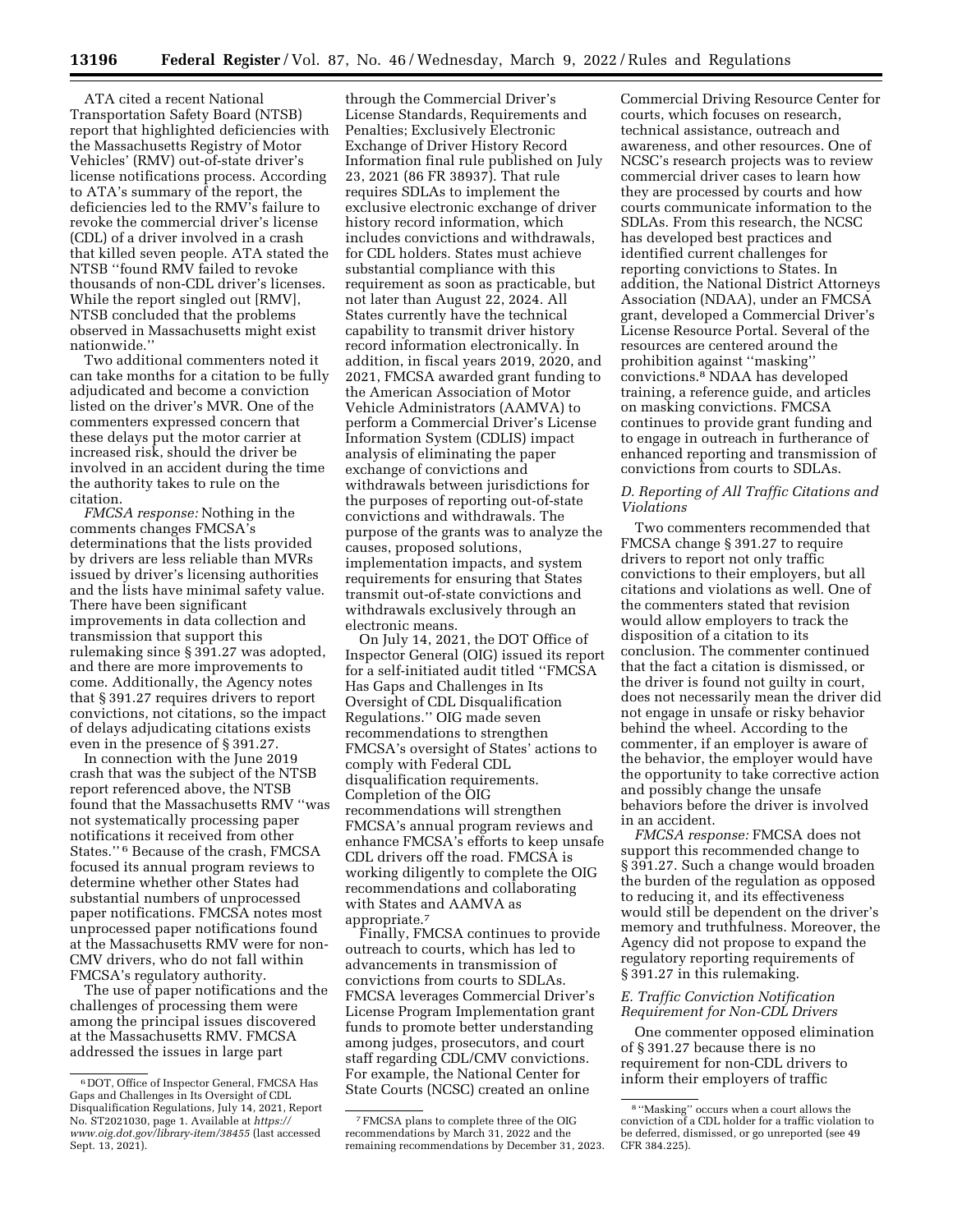convictions within 30 days, as is required by 49 U.S.C. 31303(a) and § 383.31 for CDL drivers. The commenter noted that drivers operating vehicles that do not require a CDL do not always tell employers about receiving a citation, and only a copy of the citation will tell the employer what the driver was driving. The commenter continued that at least once a year these non-CDL drivers must answer that question on a form required by FMCSA.

Although ATA supported the elimination of § 391.27, the group noted that some of its members maintain company policies that require non-CDL drivers operating a CMV to report violations within a predetermined amount of time and that some members raised concerns over eliminating the regulatory requirement for notification. Therefore, ATA suggested that FMCSA consider whether an additional rulemaking to establish a traffic conviction notification requirement for non-CDL drivers like the reporting requirement for CDL drivers in § 383.31 would be warranted.

*FMCSA response:* The lack of a reporting requirement for non-CDL drivers that parallels the requirement for CDL drivers to inform their employers of traffic convictions within 30 days is not a persuasive reason to retain § 391.27. With respect to adding a reporting requirement for non-CDL holders that parallels § 383.31, ATA correctly states additional rulemaking would be necessary to propose such a change. FMCSA continues to find the annual MVR check required by § 391.25 is a more accurate depiction of a driver's traffic conviction history than information from the driver. Accordingly, FMCSA currently is not considering a future rulemaking on this topic. However, as stated above, the elimination of § 391.27 does not preclude employers from requiring their drivers to provide a list of their traffic convictions as a condition of employment.

## *F. Obtaining MVRs From Foreign Driver's Licensing Authorities*

Four comments considered the change to require motor carriers to request MVRs from foreign driver's licensing authorities. Two industry vendors, DriverReach and Driver iQ, commented that the change is logical and appropriate because affected motor carriers already obtain these records for safety and driver screening purposes, so the change should not add a new burden or expense. ATA stated that it supports the revision to ensure that the requirement extends to all jurisdictions.

TCA noted a concern that stakeholders may not know where or how to request MVRs from Mexico or Canada. TCA requested that FMCSA implement an educational campaign prior to finalizing this rule to tell motor carriers how to request an MVR for international drivers. Some of ATA's members raised concerns about obtaining foreign MVRs from outside North America. ATA stated, however, that the ''good faith effort'' requirement provides motor carriers with sufficient flexibility to address situations where an MVR might be difficult or impossible to obtain.

Driver iQ commented that it often can take 90 to 120 days to obtain MVRs from foreign driver's licensing authorities and requested that FMCSA consider a lengthy effective date for any final rule. It commented further that FMCSA should consider language requiring a motor carrier to maintain documentation of each report request. In the event no report is received, the document would be used by a motor carrier to demonstrate a good faith effort to obtain it. Driver iQ also requested that the regulation include language requiring the foreign authority to provide access to the reports by an appointed agent of the carrier.

*FMCSA response:* FMCSA adopts the change to require motor carriers to request an MVR from foreign driver's licensing authorities as proposed. Because motor carriers already appear to be requesting MVRs, a longer effective date is not necessary.

In practice, this change will have minimal impact on domestic motor carriers and, therefore, educational outreach to them is not necessary. However, FMCSA will re-evaluate the need for public outreach if questions arise during implementation. Only a small proportion of CMV drivers operating in the United States are licensed by a foreign authority rather than by a State. Most of these drivers are employed by Canadian and Mexican motor carriers. As noted above, a de minimis number of CMV drivers who are licensed by a non-North American authority operate in the United States, and it is very rare for domestic motor carriers to employ such drivers. Accordingly, the number of drivers for whom domestic motor carriers will be required to obtain MVRs from foreign driver's licensing authorities is small, and it will be a very rare occurrence to request an MVR from a non-North American authority. In such situations, it is reasonable to conclude that the driver will know how to obtain an MVR.

Many motor carriers most likely already maintain documentation of each MVR they request (at least until an MVR is received); however, FMCSA declines to make that a regulatory requirement, which would increase the paperwork burden of the regulation. The Agency clarifies that the requirement to make a "good faith effort" to obtain an MVR applies to investigations made when hiring a driver under § 391.23(b), not to the annual MVR review.

FMCSA does not have authority to require foreign authorities to provide access to their records by an appointed agent of the motor carrier. Requests for MVRs must be made in the form and manner each authority prescribes. However, FMCSA notes that its guidance for § 391.25 is revised to provide that motor carriers may use third parties to ask driver's licensing authorities for copies of the driving record of driver-applicants.

## *G. Impact on Driver Qualification Files*

TCA encouraged FMCSA to conduct an educational campaign on how the elimination of § 391.27 would affect the driver qualification file because the list currently required by § 391.27 must be included in the file. TCA stated carriers must be fully aware of and understand the recordkeeping changes they will need to make. TCA offered to publicize the new requirements to its members but urged FMCSA to go further and hold public educational events to ensure all parties are made aware of the impacts of this new rule on driver qualification files.

*FMCSA response:* Because this rule eliminates the requirements in § 391.27 for drivers to provide either a list of their traffic convictions or a certificate that they do not have any traffic convictions to report to their employers, there no longer is any document for an employer to place in the driver qualification file. This rule amends § 391.51 by eliminating paragraph (b)(6), which currently provides the driver qualification file must include the documents required by § 391.27. FMCSA does not plan to hold public educational events in connection with the rule. However, FMCSA will reevaluate the need for public outreach if questions arise during implementation.

#### *H. Changes to § 391.23(b)*

TCA commented that it supports FMCSA's proposal to amend § 391.23(b) to remove the requirement in the hiring process for a motor carrier that receives no MVR from the driver's licensing authority to certify that no record exists for the driver in that jurisdiction. TCA noted that this requirement currently exists on top of the required documentation of the good faith effort to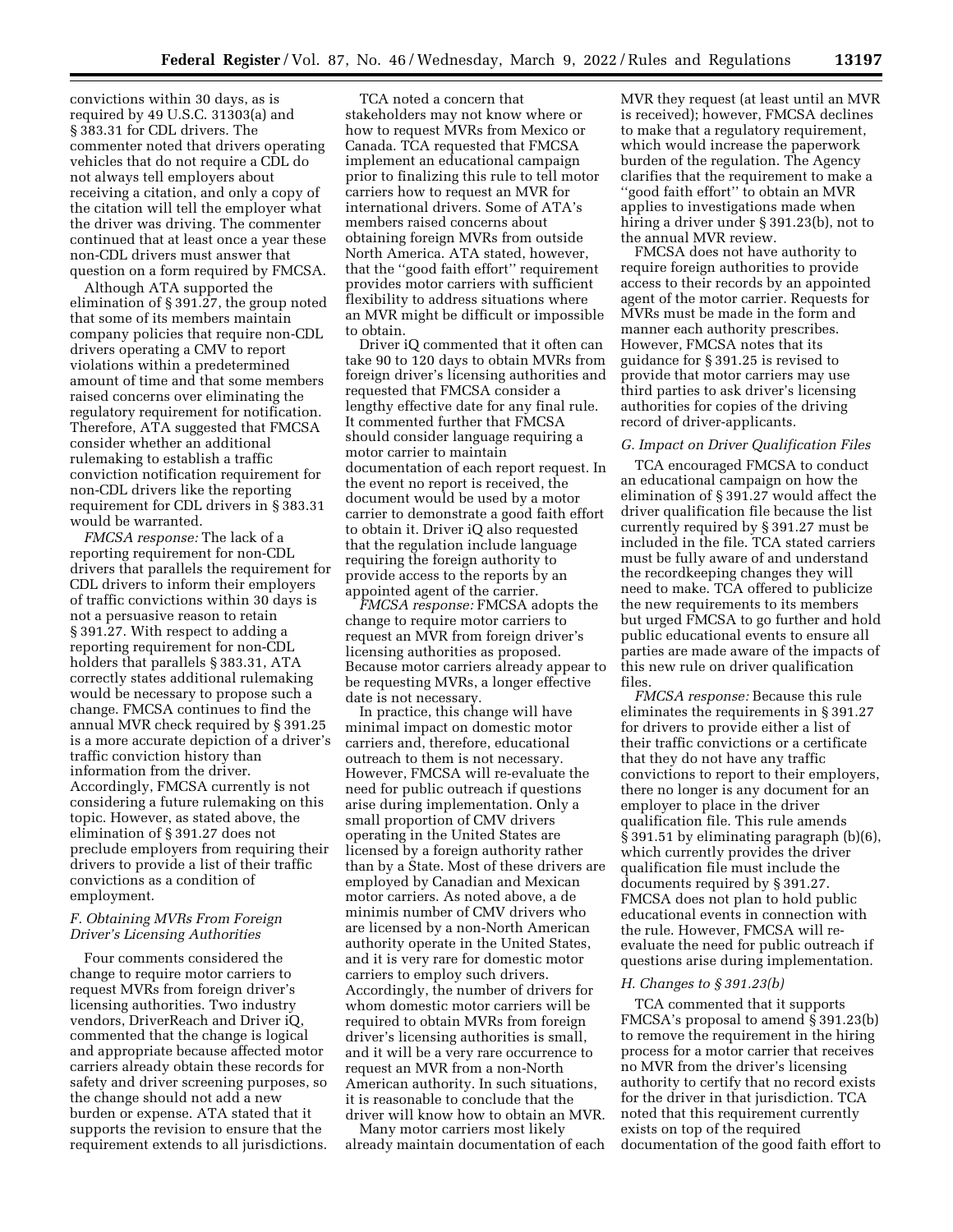obtain the MVR. TCA stated this is another positive example of FMCSA thoughtfully reviewing its regulations to remove inefficiencies and applauded the Agency for recommending this change to alleviate the recordkeeping burden on carriers.

*FMCSA response:* FMCSA adopts the change to § 391.23(b) as proposed in the NPRM. FMCSA agrees that documentation of a good faith effort to obtain the MVR is sufficient evidence of compliance with the regulatory requirement. Moreover, it is impossible for a motor carrier to know what records are or are not maintained for a particular driver by the licensing authority, because the motor carrier does not have access to a licensing authority's records.

## *I. Employer Notification Services (ENS)*

ATA, Driver iQ, and DriverReach suggested that FMCSA increase its focus on greater adoption of ENS systems by States. State-based ENS systems allow employers to be notified automatically when there is a change to driver history record information. These commenters endorsed the use of ENS as a means to improve safety but noted only 18 States currently have systems in place that are consistent with FMCSA standards and guidance.

*FMCSA response:* FMCSA agrees that continuous monitoring systems are very effective tools to keep employers aware of changes to driver history record information, which is likely to enhance safety. Indeed, several NPRM commenters stated they use continuous monitoring systems and find them very beneficial. As acknowledged by DriverReach and Driver iQ, FMCSA did not make any proposals relating to ENS in the NPRM and, therefore, is not addressing it in this final rule. However, the rule eliminates duplicative effort and increases flexibility for employers to use safety-enhancing tools, including continuous monitoring systems.

FMCSA notes, as did some commenters, that the Agency currently has a web-based Pre-Employment Screening Program (PSP). As stated by the American Bus Association, PSP helps motor carriers make more informed hiring decisions by providing secure, electronic access to a CMV driver's 5-year crash and 3-year inspection history from FMCSA's MCMIS database.

## *J. Reporting of Traffic Violations Generally*

One commenter asked if the rule applies to reporting past convictions for driving while intoxicated and driving under the influence. Another commenter recommended a change so

that drivers would not have to report less serious and minor traffic violations to their employers.

*FMCSA response:* This rule only eliminates § 391.27 and its requirement that drivers operating CMVs in interstate commerce prepare and submit a list of their traffic convictions to their employers annually. It does not change the requirement in § 383.31 for CDL drivers to inform their employers of all traffic convictions in any type of vehicle within 30 days. It also does not change the conviction information required to be provided to prospective employers on employment applications under § 391.21. Thus, convictions for driving while intoxicated and driving under the influence continue to be reportable under §§ 383.31 and 391.21. These regulations require reporting of all traffic convictions other than those that relate only to parking. FMCSA did not propose and is not considering a change to the reporting requirements for these regulations.

#### *K. Outside the Scope of the Rulemaking*

Two commenters recommended changes to the requirements in § 391.21 for employment applications. One recommended that paragraphs (b)(7), (b)(8), and (b)(9), which require reporting of accidents, traffic convictions, and actions against a driver's license, respectively, be eliminated because they also are duplicative. The other commenter recommended the elimination of paragraph (b)(11) that requires 10 years of driving history for drivers applying to operate a CMV that requires a CDL.

Rather than responding to the proposed rule, one commenter reported on the commenter's own driving record. Another commenter recommended a regulatory change to require drivers and motor carriers to confer to ensure citations have been paid in a timely manner. Alternatively, the commenter recommended that FMCSA create a public system that could be checked to see whether citations have been paid.

Several commenters addressed regulations and concerns relating to electronic logging devices, hours of service, the Drug and Alcohol Clearinghouse, brokers, and the Compliance, Safety, Accountability (CSA) program. One commenter stated it does not make sense that medical certification must be maintained when a driver is taking a break from trucking. Another commenter suggested that money saved be used to educate medical examiners on FMCSA protocols and regulations.

*FMCSA response:* Because these comments are outside the scope of this

rulemaking or are not responsive to the NPRM, no response from FMCSA is required. However, while general changes to the employment application in § 391.21 are outside the scope of this rulemaking, the Agency published an advance notice of proposed rulemaking on March 19, 2019 that requested comment on changes to § 391.21 (84 FR 8497). Additionally, the requirement that drivers provide their employment history operating a CMV requiring a CDL during the prior 10 years when applying to operate such a CMV is statutorily mandated; therefore, FMCSA may not eliminate that requirement (see 49 U.S.C. 31303(c) and 49 CFR 383.35). Commenters presenting an issue that is outside of the scope of this rulemaking may wish to consult § 389.31 for information on how to petition FMCSA to establish, amend, interpret, clarify, or withdraw a regulation to the extent such options relate to their concerns.

#### **VII. Guidance**

FMCSA employs guidance to explain how the Agency applies regulations to specific facts. Such guidance does not have the force and effect of law, is strictly advisory, and is not meant to bind the public in any way. Conformity with guidance is voluntary. Guidance is intended only to provide information to the public regarding existing requirements under the law or FMCSA policies. Guidance does not alter the substance of a regulation. Guidance for specific regulations is available through the Guidance Portal on FMCSA's website.

This rule amends regulations that have associated guidance. FMCSA changes the guidance to conform to the changes made in this rule.

#### *A. Section 391.23 Investigation and Inquiries*

FMCSA revises Question 2 to § 391.23 9 as proposed to reflect that inquiries for MVRs must be made to all ''driver's licensing authorities'' where the driver holds or has held a motor vehicle operator's license or permit, rather than only to ''States.'' The revised guidance for Question 2 reads as follows:

*Question 2:* May motor carriers use third parties to ask driver's licensing authorities for copies of the driving record of driver-applicants?

*Guidance:* Yes. Driver information services or companies acting as the motor carrier's agent may be used to

<sup>9</sup>Available at *[https://www.fmcsa.dot.gov/](https://www.fmcsa.dot.gov/registration/commercial-drivers-license/may-motor-carriers-use-third-parties-ask-state-agencies) [registration/commercial-drivers-license/may-motor](https://www.fmcsa.dot.gov/registration/commercial-drivers-license/may-motor-carriers-use-third-parties-ask-state-agencies)[carriers-use-third-parties-ask-state-agencies](https://www.fmcsa.dot.gov/registration/commercial-drivers-license/may-motor-carriers-use-third-parties-ask-state-agencies)*  (FMCSA–DQ–391.23–Q002) (last accessed Oct. 13, 2021).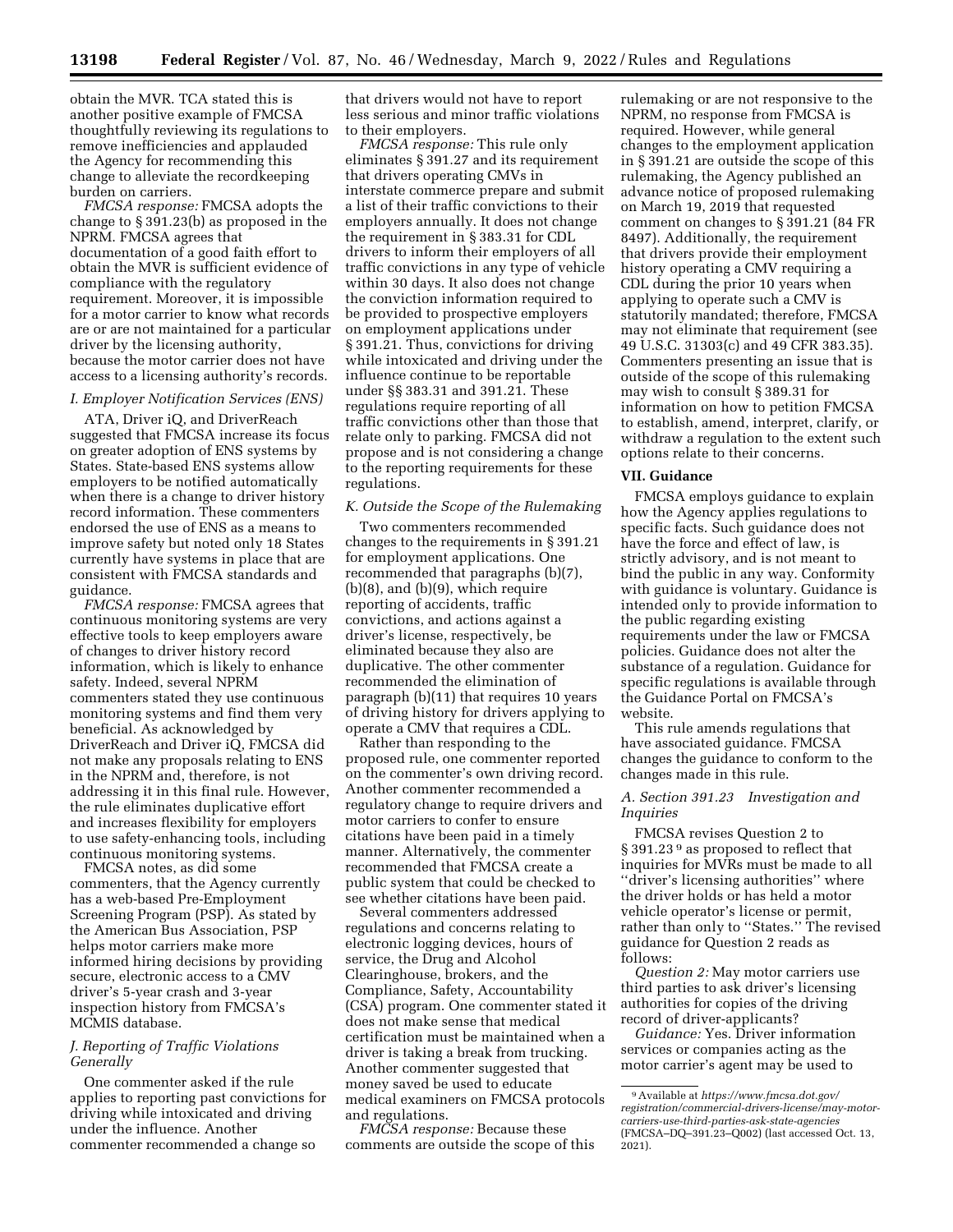contact driver's licensing authorities. However, the motor carrier is responsible for ensuring the information obtained is accurate.

## *B. Section 391.25 Annual Inquiry and Review of Driving Record*

With respect to Question 1 to § 391.25,10 Driver iQ recommended that the guidance be revised to make clear that the driver's list of convictions is not part of ''information about the driver's experience'' that is ''reasonably available.'' Driver iQ stated, ''This change would be consistent with the spirit and letter of the NPRM, and it would clarify what information is reasonably available to a motor carrier going forward.'' While the Agency has considered Driver iQ's suggestion to revise the guidance in Question 1, FMCSA has concluded that a change is not needed based on the elimination of the § 391.27 requirements.

Accordingly, the Agency revises Question 1 to § 391.25 as proposed to reflect that MVRs must be requested from all ''driver's licensing authorities'' rather than only ''States.'' FMCSA makes an additional change for clarity. The Agency replaces the words ''are such indications'' with ''are indications of disregard for public safety.'' The revised guidance for Question 1 reads as follows:

*Question 1:* To what extent must a motor carrier review a driver's overall driving record to comply with the requirements of § 391.25?

*Guidance:* The motor carrier must consider as much information about the driver's experience as is reasonably available. This would include all known violations, whether they are part of an official record maintained by a driver's licensing authority, as well as any other information that would indicate the driver has shown a lack of due regard for the safety of the public. Violations of traffic and criminal laws, as well as the driver's involvement in motor vehicle accidents, are indications of disregard for public safety and must be considered. A violation of size and weight laws should also be considered.

With respect to Question 3 to § 391.25,<sup>11</sup> the Agency revises the question as proposed to reflect that MVRs must be requested from all ''driver's licensing authorities,'' rather than only ''States,'' and to improve clarity and correct grammatical errors. In addition, FMCSA removes the first sentence of the proposed guidance because it is not responsive to the question. The sentence provided, ''An examination of the official driving record maintained by the driver's licensing authority is not required during the annual review.'' The revised guidance for Question 3 reads as follows:

*Question 3:* May motor carriers use third parties to ask driver's licensing authorities for copies of driving records to be examined during the carrier's annual review of each driver's record?

*Guidance:* Yes. Motor carriers may use third-party agents, such as driver information services or companies, to contact driver's licensing authorities and obtain copies of driving records. However, the motor carrier is responsible for ensuring the information is accurate.

*C. Section 391.27 Record of Violations* 

FMCSA rescinds the guidance to § 391.27 as proposed.

## **VIII. Changes From the NPRM**

In this final rule, FMCSA adopts all the provisions proposed in the NPRM and introduces additional minor clarifications and conforming changes. FMCSA amends the definition of *motor vehicle record* in § 390.5T (Definitions) by clarifying that only records of drivers licensed by a State are subject to the Driver Privacy Protection Act and by making editorial changes for clarity. The definition reads, ''*Motor vehicle record*  means the report of the driving status and history of a driver generated from the driver record that is provided to users, such as drivers or employers, and, for drivers licensed by a State, is subject to the provisions of the Driver Privacy Protection Act, 18 U.S.C. 2721–2725.'' FMCSA conforms § 391.63(b) by changing ''State'' to ''driver's licensing authority'' in the first sentence.

The Agency also makes conforming changes to address cross-references impacted by the elimination of § 391.27 and redesignation of section paragraphs. In newly redesignated § 391.51(b)(6)(iii), FMCSA changes the reference from ''§ 391.51(b)(8)'' to ''§ 391.51(b)(7).'' In § 391.67(a) (Farm vehicle drivers of articulated commercial motor vehicles), the Agency changes the references from ''Section 391.11(b)(1), (b)(6) and (b)(8)'' to ''Section 391.11(b)(1) and (b)(7).'' Similarly, in § 391.68(a) (Private motor carrier of passengers (nonbusiness)), the Agency changes the references from "Section 391.11(b)(1), (b)(6) and (b)(8)" to ''Section 391.11(b)(1) and (b)(7).''

#### **IX. International Impacts**

Motor carriers and drivers are subject to the laws and regulations of the countries in which they operate, unless an international agreement states otherwise. The specific impacts of this rule on foreign licensed drivers and foreign motor carriers operating CMVs in the United States are discussed throughout the preamble of this rule.

#### **X. Section-by-Section Analysis**

This section summarizes the regulatory changes FMCSA makes to 49 CFR parts 385, 390, and 391. FMCSA adopts all the provisions as proposed in the NPRM and repeats the specific changes for the convenience of the reader. FMCSA also describes additional minor clarifications and conforming changes made in §§ 390.5T, 391.51, 391.63, 391.67, and 391.68.

#### *A. Part 385*

Appendix B to Part 385—Explanation of Safety Rating Process

In Section VII of Appendix B to Part 385, FMCSA makes conforming changes to the List of Acute and Critical Regulations. Specifically, the current entry for § 391.51(b)(7) (failing to maintain medical examiner's certificate in driver's qualification file (critical)) is redesignated as § 391.51(b)(6). This reflects that current § 391.51(b)(6), which relates to removed § 391.27, is deleted and that the paragraphs in that section are redesignated.

#### *B. Part 390*

Sections 390.5T and 390.5 (Suspended) 12—Definitions

In addition to the changes proposed in the NPRM, FMCSA amends the definition of *motor vehicle record* in §§ 390.5T and 390.5 by inserting '', for drivers licensed by a State only, is'' before the reference to the Driver Privacy Protection Act. This clarifies that only records of drivers licensed by a State are subject to the Driver Privacy Protection Act. FMCSA also makes minor changes for clarity. The Agency replaces the comma before ''provided'' with ''that is'' and deletes the comma after ''such as.'' The definition reads, ''*Motor vehicle record* means the report of the driving status and history of a

<sup>10</sup>Available at *[https://www.fmcsa.dot.gov/](https://www.fmcsa.dot.gov/registration/commercial-drivers-license/what-extent-must-motor-carrier-review-drivers-overall) [registration/commercial-drivers-license/what](https://www.fmcsa.dot.gov/registration/commercial-drivers-license/what-extent-must-motor-carrier-review-drivers-overall)[extent-must-motor-carrier-review-drivers-overall](https://www.fmcsa.dot.gov/registration/commercial-drivers-license/what-extent-must-motor-carrier-review-drivers-overall)*  (FMCSA–DQ–391.25–Q001)) (last accessed Oct. 13, 2021).

<sup>11</sup>Available at *[https://www.fmcsa.dot.gov/](https://www.fmcsa.dot.gov/registration/commercial-drivers-license/may-motor-carriers-use-third-parties-ask-state-agencies-0) [registration/commercial-drivers-license/may-motor](https://www.fmcsa.dot.gov/registration/commercial-drivers-license/may-motor-carriers-use-third-parties-ask-state-agencies-0)[carriers-use-third-parties-ask-state-agencies-0](https://www.fmcsa.dot.gov/registration/commercial-drivers-license/may-motor-carriers-use-third-parties-ask-state-agencies-0)*  ((FMCSA–DQ–391.25–Q003)) (last accessed Oct. 13, 2021).

<sup>12</sup>On January 17, 2017, FMCSA suspended certain regulations relating to the electronic Unified Registration System and delayed their effective date indefinitely (82 FR 5292). The suspended regulations were replaced by temporary provisions that contain the requirements in place on January 13, 2017. Section 390.5 was one of the sections suspended and § 390.5T, which is currently in effect, was one of the replacement sections added (82 FR 5311).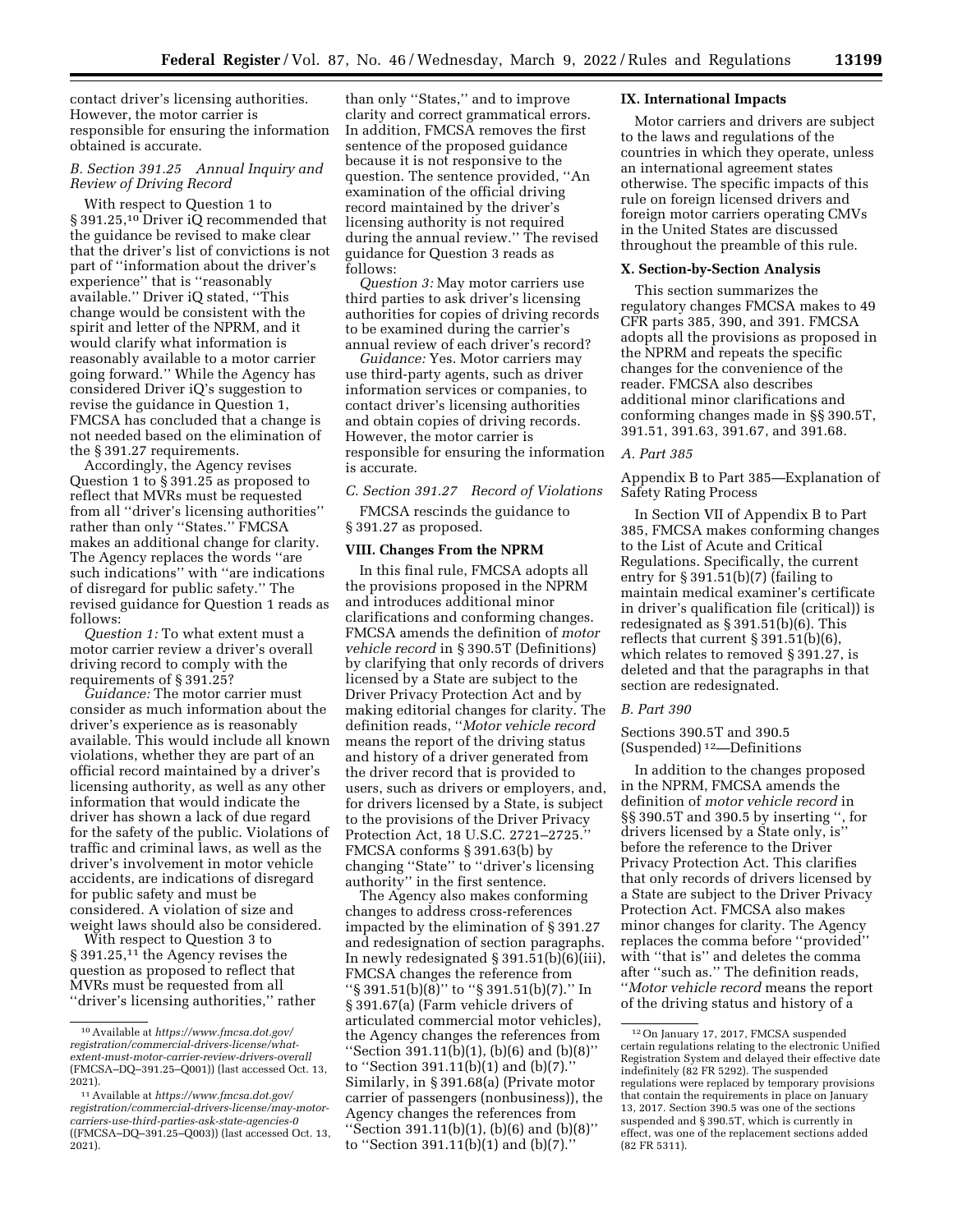driver generated from the driver record that is provided to users, such as drivers or employers, and, for drivers licensed by a State, is subject to the provisions of the Driver Privacy Protection Act, 18 U.S.C. 2721–2725.

#### *C. Part 391*

Section 391.11—General Qualifications of Drivers

In § 391.11, FMCSA removes paragraph (b)(6), which relates to removed § 391.27, and redesignates paragraphs (b)(7) and (b)(8) as paragraphs (b)(6) and (b)(7).

Section 391.21—Application for Employment

In § 391.21(b)(5), FMCSA changes the reference to a ''State'' to a ''driver's licensing authority.''

Section 391.23—Investigation and Inquiries

In paragraphs (a)(1) and (b) of § 391.23, FMCSA changes the references to a ''State'' to a ''driver's licensing authority.'' In paragraph (b), FMCSA also removes the requirement for a motor carrier to certify that no record exists when no MVR is received from the licensing authority for a driver.

Section 391.25—Annual Inquiry and Review of Driving Record

In § 391.25(a), FMCSA replaces the words ''the appropriate agency of every State in which'' with the words ''each driver's licensing authority where.''

Section 391.27—Record of Violations

FMCSA removes § 391.27 and reserves it for future use.

Section 391.51—General Requirements for Driver Qualification Files

FMCSA makes several changes to § 391.51. The Agency deletes the words ''State'' in paragraph (b)(2) and ''State driver licensing agency'' in paragraph (b)(4) and adds in their place the words ''driver's licensing authority.'' FMCSA deletes paragraph (b)(6), which relates to deleted § 391.27, and redesignates paragraphs (b)(7) through (b)(9) as paragraphs (b)(6) through (b)(8). The Agency revises paragraph (d)(1) by deleting the words ''State driver licensing agency'' and adding in their place ''driver's licensing authority.'' FMCSA deletes paragraph (d)(3), to remove the reference to deleted § 391.27, and redesignates paragraphs  $(d)(4)$  through  $(d)(6)$  as paragraphs  $(d)(3)$ through (d)(5). The cross-reference in newly redesignated paragraph (d)(3) is changed from " $\S 391.51(b)(7)(ii)$ " to  $\frac{1}{5}$  391.51(b)(6)(ii)" to reflect the redesignations in paragraph (b). Finally,

in addition to the changes proposed in the NPRM, FMCSA changes the internal cross-reference in newly redesignated paragraph (b)(6)(iii) from ''§ 391.51(b)(8)'' to ''§ 391.51(b)(7)'' to reflect the redesignations in paragraph (b).

Section 391.63—Multiple-Employer Drivers

In § 391.63, FMCSA removes paragraph (a)(5) to delete the reference to § 391.27. The Agency conforms punctuation to reflect paragraphs (a)(3) and (a)(4) are now the last in the list. In addition to the changes proposed in the NPRM, FMCSA conforms the first sentence of paragraph (b) by changing ''State'' to ''driver's licensing authority.'' FMCSA also replaces all instances of "his/her" with "the driver's" and adds a serial comma after ''type.''

Section 391.67—Farm Vehicle Drivers of Articulated Commercial Motor Vehicles and Section 391.68—Private Motor Carrier of Passengers (Nonbusiness)

In addition to the changes proposed in the NPRM, FMCSA makes conforming changes to cross-references in §§ 391.67 and 391.68. The changes are necessary because FMCSA deletes from § 391.11 the paragraph previously designated as (b)(6) (relating to removed § 391.27) and redesignates the remaining paragraphs. Accordingly, FMCSA changes the cross-references in §§ 391.67(a) and 391.68(a) from ''391.11(b)(1), (b)(6) and (b)(8)'' to ''391.11(b)(1) and (b)(7).''

### **XI. Regulatory Analyses**

*A. Executive Order (E.O.) 12866 (Regulatory Planning and Review), E.O. 13563 (Improving Regulation and Regulatory Review), and DOT Regulatory Policies and Procedures* 

FMCSA has considered the impacts of this rule under E.O. 12866 (58 FR 51735, Oct. 4, 1993), Regulatory Planning and Review, as supplemented by E.O. 13563 (76 FR 3821, Jan. 21, 2011), Improving Regulation and Regulatory Review, and DOT's regulatory policies and procedures. OIRA within OMB has determined that this rule is not a significant regulatory action under section 3(f) of E.O. 12866. Accordingly, OMB has not reviewed it under that E.O.

As described above, the purpose of this regulatory action is to remove § 391.27 and the requirement for drivers to provide their motor carrier employers a list of convictions for traffic violations (other than parking) that occurred during the previous 12 months or a

certification of no convictions. This rule retains the requirement in § 391.25 that motor carriers make an annual inquiry to obtain a driver's MVR. Because § 391.25 is limited to inquiries for drivers licensed by a State, this rule modifies § 391.25 to require motor carriers to request a driver's MVR from each licensing authority that issued the driver a license. To maintain consistency within part 391 with respect to requests for MVRs, FMCSA makes conforming changes to § 391.23, which requires motor carriers to request MVRs for the 3 years preceding the date of employment when hiring a driver. These changes require motor carriers to request MVRs from Canadian and Mexican driver's licensing authorities. A change is also made in § 391.21 to require each driver to provide on the employment application the issuing driver's licensing authority of each unexpired CMV operator's license or permit that has been issued to the driver so motor carriers can make the required inquiries under § 391.23. These changes do not add new reporting or recordkeeping costs.

The elimination of § 391.27 results in cost savings to drivers because they will no longer spend time completing a list of convictions for traffic violations. It will also result in cost savings to motor carriers because they will no longer have to file the lists in driver qualification files. The Agency estimates that this rule will result in cost savings to CMV drivers and motor carriers of \$35.5 million over 10 years on an undiscounted basis, and \$24.9 million discounted at 7 percent over the 10-year analysis period. Expressed on an annualized basis, this equates to cost savings of \$3.5 million at a 7 percent discount rate.

The changes to §§ 391.21, 391.23, and 391.25 do not increase reporting or recordkeeping costs. This rule institutes new requirements for motor carriers to request MVRs for their drivers operating in the United States who are licensed by a foreign authority rather than by a State. However, the current OMBapproved information collection request (ICR) for §§ 391.23 and 391.25 titled ''Driver Qualification Files,'' OMB Control Number 2126–0004, already includes reporting and recordkeeping costs and burdens incurred by motor carriers to request MVRs for such drivers. As explained below, applicable motor carriers will not incur an increase in costs or burdens resulting from this rule. Nonetheless, FMCSA retains these costs and burdens under OMB Control Number 2126–0004 to treat all motor carriers consistently and for administrative convenience.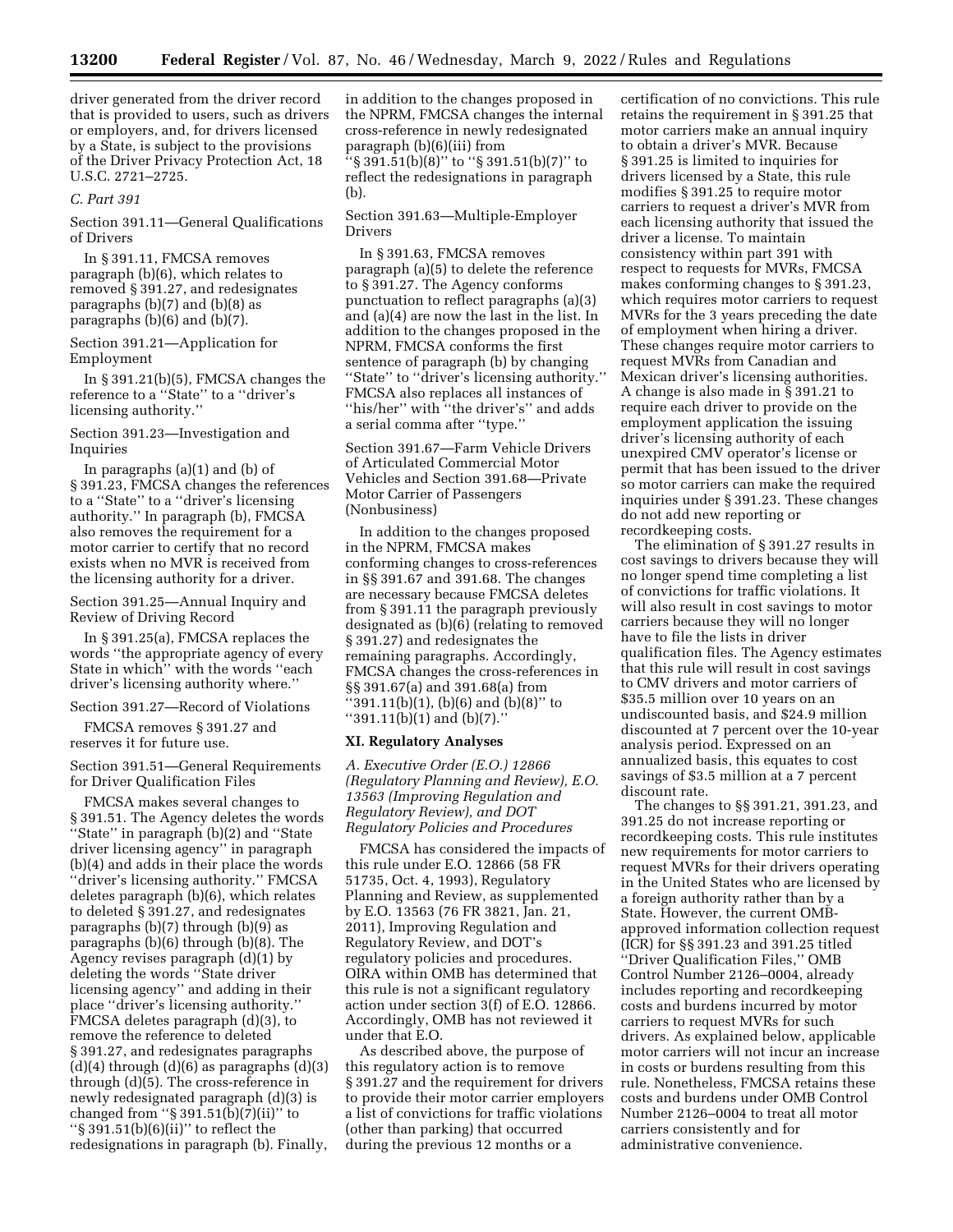All motor carriers authorized to operate in the United States are required to file with FMCSA Form MCS–150 (Motor Carrier Identification Report), Form MCS–150B (Motor Carrier Identification Report and Hazardous Material Permit Application), or Form MCSA–1 (the online application). These registration forms require motor carriers to report the number of drivers they employ and are the source of driver counts in MCMIS, which counts the total number of drivers reported by both domestic and foreign motor carriers. In turn, FMCSA uses the MCMIS driver population data published in FMCSA's annual *Pocket Guide to Large Truck and Bus Statistics,* which includes drivers employed by Canadian and Mexican motor carriers, to calculate the burden associated with information collections and paperwork. Thus, requests for MVRs for drivers holding licenses issued by Canadian or Mexican licensing authorities have already been included in the OMB-approved information collections for §§ 391.23 and 391.25. In addition, the time for all drivers to prepare and submit employment applications has already been included in the information collection for § 391.21.

This change requiring MVR inquiries to Canadian and Mexican driver's licensing authorities will have minimal, if any, impact, because relatively few drivers operate in the United States who are licensed by a foreign authority rather than by a State. Of the 6.8 million CMV drivers reported in FMCSA's *2020 Pocket Guide to Large Truck and Bus Statistics,*13 the Agency estimates that at most only 2.3 percent are employed by Canadian motor carriers operating in the United States and 0.5 percent are employed by Mexican motor carriers operating in the United States. The combined total 2.8 percent represents 149,119 drivers reported as being employed by Canadian and Mexican motor carriers operating in the United States.

Canadian and Mexican motor carriers are already required by their applicable safety codes to request MVRs for their drivers from their licensing authorities.14 Accordingly, FMCSA has

determined that the changes to §§ 391.23 and 391.25 to require inquiries to Canadian and Mexican driver's licensing authorities for MVRs will not impose any new recordkeeping or reporting costs or burdens because Canadian and Mexican motor carriers are already making these inquiries. Though Canadian and Mexican motor carriers will not be required to change their current business practices and would not have any new costs or burdens imposed as a result of the final rule, FMCSA continues to include the costs and burdens for requesting MVRs in the information collections to treat all carriers consistently and for administrative convenience.

This rule does not increase costs to motor carriers because of fees paid to Canadian and Mexican driver's licensing authorities to request MVRs. The OMB-approved supporting statement for the Driver Qualification Files ICR, OMB Control Number 2126– 0004 (available in the docket), provides that SDLAs assess motor carriers a \$10 fee to obtain MVRs consisting of a \$9 median fee charged by 51 SDLAs, plus a \$1 third-party processing fee. FMCSA has surveyed fees charged by driver's licensing authorities and third-party processing companies in Canada. FMCSA has determined that the median fee charged for an MVR in Canada is also \$9, when adjusted to United States dollars, and that third-party processing fees are consistent as well. There is no fee to request MVRs in Mexico. However, fees are considered a transfer

payment, so they are not included in the benefit-cost analysis. They are included in the Paperwork Reduction Act supporting statement prepared for the final rule.

For all the above reasons, FMCSA has determined that the changes to §§ 391.23 and 391.25 to require inquiries to Canadian and Mexican driver's licensing authorities to request MVRs will not impose any new reporting or recordkeeping costs.

#### Scope and Key Inputs to the Analysis

The baseline for this analysis is the monetized value of motor carriers' and drivers' time spent meeting the annual reporting and recordkeeping requirements of § 391.27. The estimated cost of this information collection has been approved by OMB in the supporting statement for the Driver Qualification Files ICR. In this ICR, the Agency estimated the 3-year average burden associated with § 391.27 at 0.12 million hours and \$3.9 million. The baseline in this analysis extends the supporting statement projections an additional 7 years. That is, it estimates the costs that drivers and motor carriers would incur over the 10-year period 2022 through 2031, in the absence of the final rule.

#### Driver Population Projection

The driver population is based on a 0.448 percent annual growth rate applied to the 6.8 million driver population reported in FMCSA's *2020 Pocket Guide to Large Truck and Bus Statistics.*15 The growth rate is a weighted average of the annual compound growth rates estimated using the United States Department of Labor (DOL), Bureau of Labor Statistics (BLS) Employment Projections Program point projections for the four categories of commercial vehicle drivers for 2019 and 2029.

Table 1 shows the calculation of the growth rate and the calculation of the weighted average compound growth rate.16

<sup>13</sup>Available at *[https://www.fmcsa.dot.gov/sites/](https://www.fmcsa.dot.gov/sites/fmcsa.dot.gov/files/2020-10/FMCSA%20Pocket%20Guide%202020-v8-FINAL-10-29-2020.pdf) [fmcsa.dot.gov/files/2020-10/FMCSA%20Pocket](https://www.fmcsa.dot.gov/sites/fmcsa.dot.gov/files/2020-10/FMCSA%20Pocket%20Guide%202020-v8-FINAL-10-29-2020.pdf) [%20Guide%202020-v8-FINAL-10-29-2020.pdf](https://www.fmcsa.dot.gov/sites/fmcsa.dot.gov/files/2020-10/FMCSA%20Pocket%20Guide%202020-v8-FINAL-10-29-2020.pdf)* (last

<sup>&</sup>lt;sup>14</sup> Canadian National Safety Code (NSC) Standard 15, Facility Audit, establishes the minimum

requirements for a Facility Audit and the contents of a driver's personnel/payroll records. Standard 15, Appendix A, Section 3 requires motor carriers to make available for a Facility Audit a driver abstract issued within the last 12 months. In addition, the driver's personnel/payroll record must include name, date of birth and license number, current license class and status (*e.g.,* active or suspended), driver qualifications, and 2-year histories of traffic and criminal driving offenses, convictions, and accidents. NSC Standard 15 is available at *[https://](https://ccmta.ca/en/national-safety-code/national-safety-code-nsc#NSC)  [ccmta.ca/en/national-safety-code/national-safety](https://ccmta.ca/en/national-safety-code/national-safety-code-nsc#NSC)[code-nsc#NSC](https://ccmta.ca/en/national-safety-code/national-safety-code-nsc#NSC)* (last accessed Nov. 23, 2021). Similarly, the ''Reglamento del Servicio de Medicina Preventiva en el Transporte'' (Transportation Preventive Medicine Service Regulations) in Chapter VI (Of Solitary Responsibility of the Concessionaire or Permittee, or Airline Operator), Article 39 provides generally that motor carriers are to keep updated individual files for their employees that include records related to accidents or incidents of federal transport. The regulations are available at *[http://](http://www.sct.gob.mx/fileadmin/DireccionesGrales/DGPMPT/Documentos/normatividad/Reglamento_DGPMPT_10-05-2013.pdf) [www.sct.gob.mx/fileadmin/DireccionesGrales/](http://www.sct.gob.mx/fileadmin/DireccionesGrales/DGPMPT/Documentos/normatividad/Reglamento_DGPMPT_10-05-2013.pdf) [DGPMPT/Documentos/normatividad/Reglamento](http://www.sct.gob.mx/fileadmin/DireccionesGrales/DGPMPT/Documentos/normatividad/Reglamento_DGPMPT_10-05-2013.pdf)*\_ *DGPMPT*\_*[10-05-2013.pdf](http://www.sct.gob.mx/fileadmin/DireccionesGrales/DGPMPT/Documentos/normatividad/Reglamento_DGPMPT_10-05-2013.pdf)* (last accessed Nov. 23, 2021).

<sup>15</sup>Available at *[https://www.fmcsa.dot.gov/sites/](https://www.fmcsa.dot.gov/sites/fmcsa.dot.gov/files/2020-10/FMCSA%20Pocket%20Guide%202020-v8-FINAL-10-29-2020.pdf) [fmcsa.dot.gov/files/2020-10/FMCSA%20Pocket](https://www.fmcsa.dot.gov/sites/fmcsa.dot.gov/files/2020-10/FMCSA%20Pocket%20Guide%202020-v8-FINAL-10-29-2020.pdf) [%20Guide%202020-v8-FINAL-10-29-2020.pdf](https://www.fmcsa.dot.gov/sites/fmcsa.dot.gov/files/2020-10/FMCSA%20Pocket%20Guide%202020-v8-FINAL-10-29-2020.pdf)* (last accessed Oct. 26, 2021).

<sup>16</sup> DOL, BLS. Occupational Employment and Wages, May 2020, 53–0000 Transportation and Material Moving Occupations. Available at *[https://](https://www.bls.gov/oes/current/oes530000.htm)  [www.bls.gov/oes/current/oes530000.htm](https://www.bls.gov/oes/current/oes530000.htm)* (last accessed Aug. 12, 2021).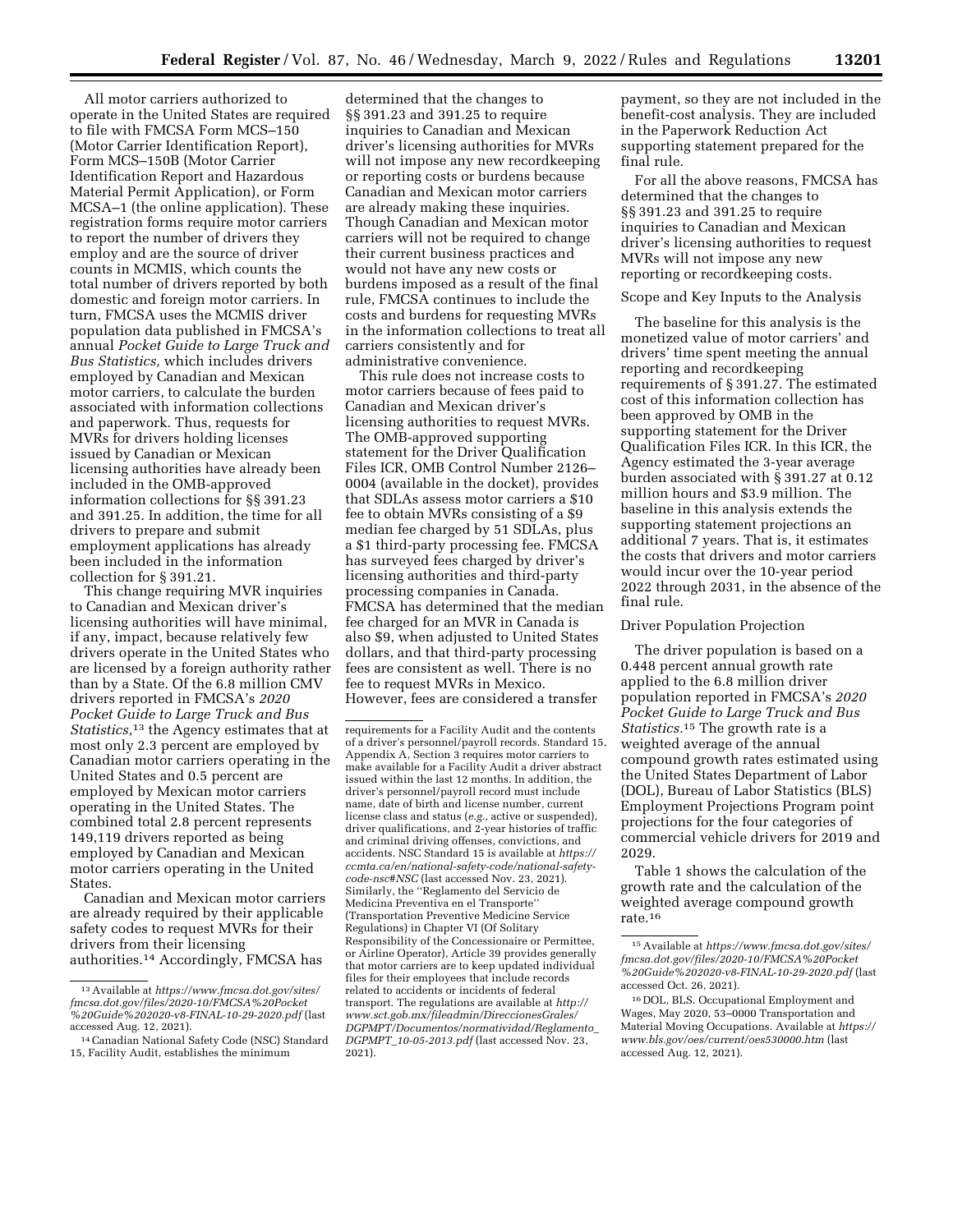| <b>BLS</b> standard<br>occupation code<br>(SOC)                           | 2019 Total<br>employment<br>(thousands) | 2019<br>Employment<br>percentage of<br>total | 2029<br>Projected total<br>employment<br>(thousands) | Compound<br>annual growth<br>rate in<br>employment | Weighted<br>average<br>compound<br>growth rate |  |
|---------------------------------------------------------------------------|-----------------------------------------|----------------------------------------------|------------------------------------------------------|----------------------------------------------------|------------------------------------------------|--|
|                                                                           |                                         | (%                                           |                                                      | $(2019 - 2029)$<br>(%                              | (% )                                           |  |
|                                                                           | A                                       | $B = A \div Sum$<br>of Column A              | C                                                    | $D = ((C \div A))$<br>(1 ÷ 10)) – 1                | $E = B \times D$                               |  |
| Passenger vehicle drivers, except bus drivers, transit and intercity (53– | 2,030<br>1.019                          | 52.2<br>26.2                                 | 2,061<br>1.079                                       | 0.150<br>0.579                                     | 0.078<br>0.15                                  |  |
| $3058$ <sup>*</sup>                                                       | 614                                     | 15.8                                         | 682                                                  | 1.056                                              | 0.17                                           |  |
|                                                                           | 223                                     | 5.7                                          | 244                                                  | 0.894                                              | 0.05                                           |  |
|                                                                           |                                         |                                              |                                                      |                                                    | 0.448                                          |  |

## TABLE 1—POPULATION GROWTH RATE

**Note:** The 0.448 percent weighted average growth rate does not equal the sum of the components due to rounding.

\* BLS SOC 53–3058 is a new category introduced in 2019. Data for prior years are the sum of two now discontinued subcategories, SOCs 53–3022 and 53–3041. \*\* SOC 53–3021 changed to SOC 53–3052.

Table 2 shows the extrapolation of the driver population from the 6.8 million driver population at a 0.448 percent average annual growth. The 10-year projection period used in this analysis begins in 2022 and ends in 2031. This 10-year population projection is the base from which the Agency estimates the number of drivers who, in the absence of the final rule, would be required to provide motor carriers an annual list of violations.

## TABLE 2—DRIVER POPULATION 2022– 2031

| Year | Number of<br>drivers                                                       |
|------|----------------------------------------------------------------------------|
|      | 6.891.843<br>6.922.732<br>6.953.759<br>6.984.926<br>7.016.232<br>7.047.678 |
|      | 7.079.266                                                                  |

## TABLE 2—DRIVER POPULATION 2022– 2031—Continued

| Year                 | Number of<br>drivers                |
|----------------------|-------------------------------------|
| 2029<br>2030<br>2031 | 7.110.995<br>7,142,866<br>7.174.880 |

The number of drivers who will no longer be required to submit an annual list of convictions for traffic violations or certificate of no convictions is estimated as the difference between the projections of annual driver population and annual job openings. The number of job openings is estimated by applying a 77.1 percent average annual driver turnover rate to the annual driver population shown in Table 2. The turnover rate is derived from turnover rates reported for three categories of motor carriers by ATA, which are overthe-road (OTR) carriers at 92 percent,

truckload (TL) carriers at 74 percent, and less-than-truckload (LTL) carriers at 14 percent. The OTR category is made up predominantly of CMV drivers transporting general freight on behalf of for-hire motor carriers. The TL category is made up predominantly of CMV drivers transporting specialized freight on behalf of for-hire motor carriers. The LTL category is made up of CMV drivers transporting the property of their motor carrier and drivers engaged in specialized operations analogous to LTL operations. The individual turnover rates are weighted by the relative shares of the driver population distributed among the three categories of motor carriers, which are 67 percent for OTR drivers, 18 percent for TL drivers, and 15 percent for LTL drivers.17 As shown in Table 3, the sum of the product of the turnover rates and percentage of drivers by category results in a 77.1 percent weighted average turnover rate.

## TABLE 3—WEIGHTED AVERAGE TURNOVER RATE

| Driver type   | Turnover rate<br>(percent) | Percent of<br>drivers in<br>driver type<br>categorv<br>(percent |
|---------------|----------------------------|-----------------------------------------------------------------|
| Over-the-Road | 92                         | 67                                                              |
|               | 74                         | 18                                                              |
|               |                            | 15                                                              |
|               |                            |                                                                 |

**Note:** The weighted average turnover rate is calculated as:  $(92\% \times 67\%) + (74\% \times 18\%) + (14\% \times 15\%) = 77.1\%$ .

Table 4 shows the annual projections of the number of drivers subject to the reporting requirements of § 391.27 who will no longer have to submit a list of convictions for traffic violations or

certificate of no convictions, as § 391.27 is rescinded. Drivers who have been recently hired are not subject to the annual reporting requirements of § 391.27. The hiring process includes

similar reporting requirements for which the information collection burden is accounted for under a different regulation. The projections cover the 10-year period ending in 2031.

<sup>17</sup>American Transportation Research Institute, *ATRI Analysis of the Operational Cost of Trucking:* 

*<sup>2020</sup> Update.* Available at *[https://](https://truckingresearch.org/wp-content/uploads/2020/11/ATRI-Operational-Costs-of-Trucking-2020.pdf)*

*[truckingresearch.org/wp-content/uploads/2020/11/](https://truckingresearch.org/wp-content/uploads/2020/11/ATRI-Operational-Costs-of-Trucking-2020.pdf)* 

*[ATRI-Operational-Costs-of-Trucking-2020.pdf](https://truckingresearch.org/wp-content/uploads/2020/11/ATRI-Operational-Costs-of-Trucking-2020.pdf)* (last accessed Aug. 12, 2021).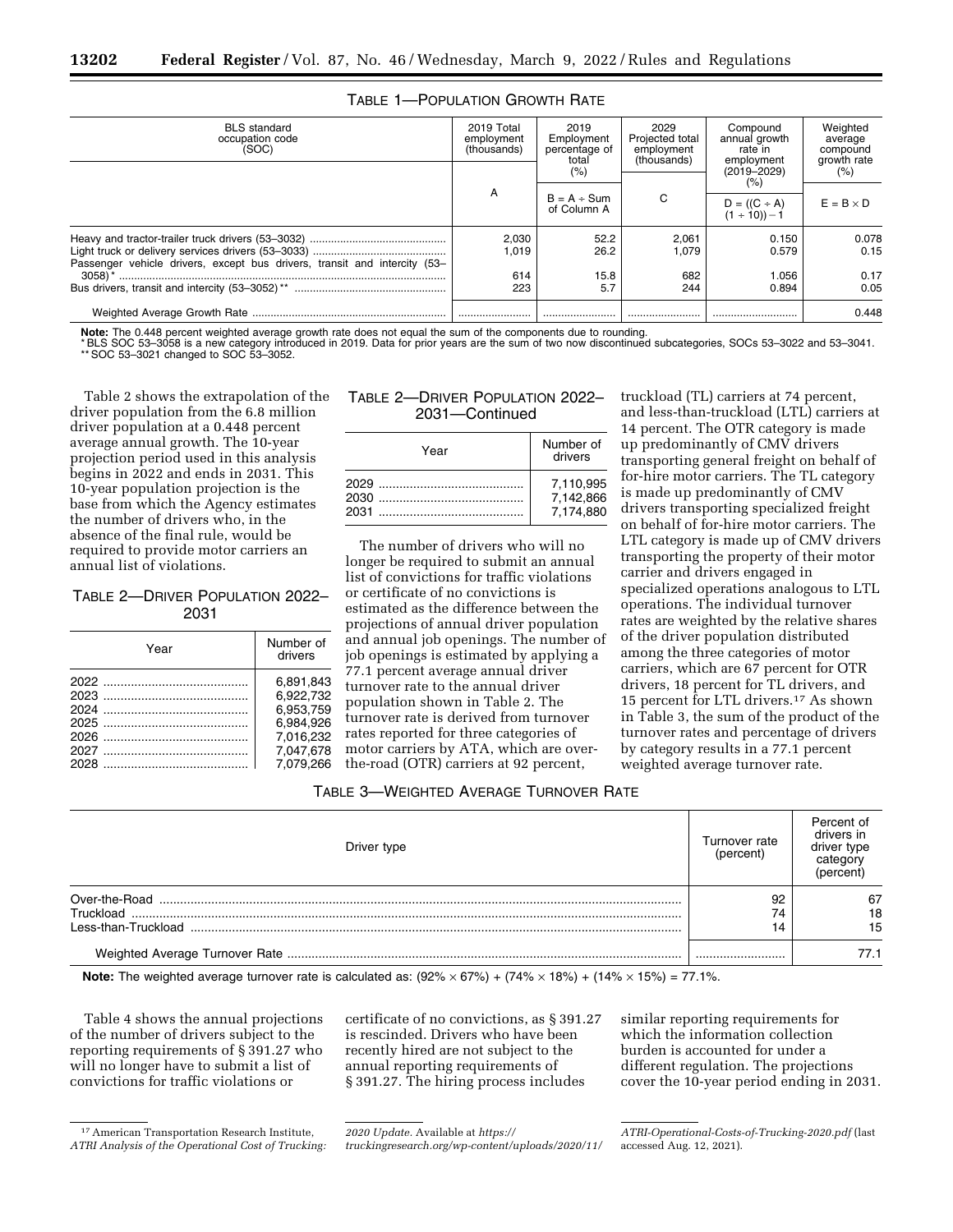| Year | Driver population                          | Number of<br>job openings | Driver population<br>subject to §391.27 |
|------|--------------------------------------------|---------------------------|-----------------------------------------|
|      | $A = from Table 2$<br>$B = A \times 77.1%$ |                           | $C = A - B$                             |
| 2022 | 6.891.843                                  | 5.310.854                 | .580.989                                |
| 2023 | 6.922.732                                  | 5.334.657                 | 1.588.075                               |
| 2024 | 6.953.759                                  | 5,358,567                 | 1,595,192                               |
| 2025 | 6.984.926                                  | 5.382.584                 | .602.342                                |
| 2026 | 7.016.232                                  | 5.406.708                 | .609.524                                |
| 2027 | 7.047.678                                  | 5.430.941                 | 1.616.737                               |
| 2028 | 7.079,266                                  | 5.455.282                 | .623,984                                |
| 2029 | 7.110.995                                  | 5.479.733                 | 1,631,262                               |
| 2030 | 7.142.866                                  | 5.504.293                 | .638.574                                |
| 2031 | 7.174.880                                  | 5.528.963                 | .645.918                                |
|      |                                            |                           |                                         |

## TABLE 4—DRIVER POPULATION AFFECTED BY FINAL RULE

#### Wage Rates

FMCSA evaluated the opportunity cost of time for drivers using a rounded representative driver wage rate of \$37 per hour. This hourly cost represents the value of driver time that, in the absence of this rule, the driver would spend completing a list of convictions for traffic violations or certificate of no convictions but will now be available to perform other tasks. Table 5 summarizes the estimation of a weighted average hourly wage of \$36.52 for drivers. The weighted average hourly wage is derived from the BLS Occupational

Employment Statistics (OES) estimates of the median wages of four categories of drivers assigned to the BLS SOCs shown in Table 5. The median hourly wages for each driver SOC are increased to account for fringe benefits and motor carrier overhead as explained below. The hourly wages are weighted based on the population of drivers for each SOC relative to the total population as shown by the percentages in Table 5, Column B.

BLS does not publish data on fringe benefits for specific occupations, but it does publish fringe benefit data for the broad industry groups in its quarterly

Employer Costs for Employee Compensation (ECEC) news releases. This analysis uses the ECEC data to estimate a fringe benefit rate based on the hourly wage for the ''transportation and warehousing'' sector average hourly wage (\$26.45) and average hourly benefits (\$13.78) for the ''transportation and warehousing'' sector.18 The ratio of the two values results in a 52.1 percent fringe benefit rate  $(52.1\% = $13.78$  per hour  $\div$  \$26.45) that is added to the average hourly wage. The hourly wage, including fringe benefits, is further increased by 27.4 percent to account for motor carriers' overhead.19

TABLE 5—DRIVER HOURLY WAGE INCLUDING FRINGE BENEFITS AND MOTOR CARRIER OVERHEAD

| Standard occupation title and code                                                          | Total drivers              | % of Total<br>drivers           | Median hourly<br>base wage | Weighted<br>hourly wage | Fringe benefits<br>rate            | Overhead rate<br>(% ) | Weighted<br>average hourly<br>cost                     |
|---------------------------------------------------------------------------------------------|----------------------------|---------------------------------|----------------------------|-------------------------|------------------------------------|-----------------------|--------------------------------------------------------|
|                                                                                             |                            |                                 |                            |                         | (%)                                |                       |                                                        |
|                                                                                             | $A = from BLS$<br>OES Data | $B = A \div Sun$<br>of Column A | $C = from BLS$<br>OES Data | $D = B \times C$        | $E = from BLS$<br><b>ECEC</b> Data |                       | $G = D + (D \times$<br>$0.521$ + (D $\times$<br>0.274) |
| Heavy and tractor-trailer truck drivers (53-                                                | 1.797.710                  | 54.1%                           | \$22.66                    | \$12.26                 | 52.1                               | 27.4                  | \$22.01                                                |
| Light truck or delivery services drivers (53-                                               | 929,470                    | 28.0%                           | \$17.81                    | \$4.98                  | 52.1                               | 27.4                  | \$8.94                                                 |
| Bus drivers, transit and intercity (53-3052)<br>Passenger vehicle drivers, except bus driv- | 162.850                    | 4.9%                            | \$22.07                    | \$1.08                  | 52.1                               | 27.4                  | \$1.94                                                 |
| ers, transit and intercity (53-3058)                                                        | 431.986                    | 13.0%                           | \$15.54                    | \$2.02                  | 52.1                               | 27.4                  | \$3.63                                                 |
| Weighted Average Driver Wage<br>                                                            |                            |                                 |                            |                         |                                    |                       | \$36.52                                                |

**Notes:** 

(a) The number of drivers is the number of respondents by SOC included in the BLS survey. BLS discontinued the publication of SOC 53–3022, instead it is now included in SOC 53–3058. FMCSA derived the total employees for the original SOC 53–3022 by multiplying it by 0.72. (b) The \$36.52 hourly weighted average wage does not equal the sum of the components due to rounding.

Section 391.27 requires motor carriers to incur labor costs to file drivers' lists of convictions for traffic violations or certificates of no convictions in their driver qualification files. The burden hours associated with this task are

monetized using an hourly wage for a file clerk adjusted for fringe benefits and motor carrier overhead. The BLS median wage for a file clerk is \$16.39 (SOC 43–4071). The hourly wage is increased for fringe benefits and motor

carrier overhead, which results in a \$29.42 wage, rounded to \$29 (29.42 =  $$16.39 + (16.39 \times (1+52.1\%) + 16.39 \times$  $(1+27.4\%)$ .

<sup>18</sup> DOL, BLS. ''Employer Cost of Employee Compensation December 2020 News Release,'' Table 4: Employer Costs for Employee Compensation for private industry workers by occupational and industry group. Available at *<https://www.bls.gov/news.release/pdf/ecec.pdf>* (last accessed Nov. 2, 2020).

<sup>19</sup>To estimate the overhead rates on wages, the Agency used industry data gathered for the Truck Costing Model developed by the Upper Great Plains Transportation Institute, North Dakota State University (Berwick, Farooq. Truck Costing Model for Transportation Managers. North Dakota State University. Upper Great Plains Transportation Institute. August 2003. Appendix A, pp. 42–47.

Available at *[http://www.mountain-plains.org/pubs/](http://www.mountain-plains.org/pubs/pdf/MPC03-152.pdf)  [pdf/MPC03-152.pdf](http://www.mountain-plains.org/pubs/pdf/MPC03-152.pdf)* (last accessed Aug. 20, 2021)). Research conducted for this model found an average cost of \$0.107 per mile of CMV operation for management and overhead, and \$0.39 per mile for labor, indicating an overhead rate of 27 percent  $(27\% = $0.107 \div $0.39$  (rounded to the nearest whole percent)).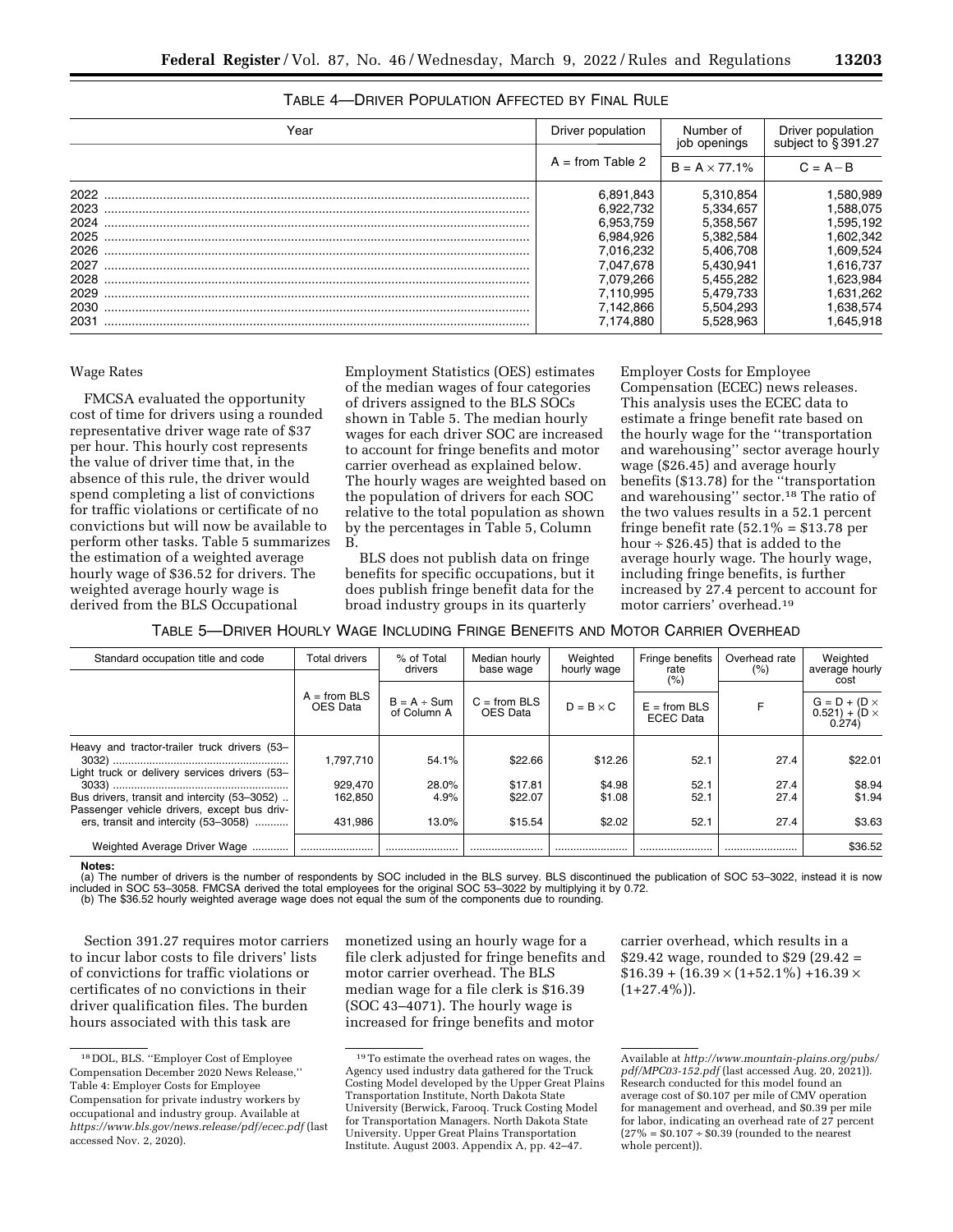#### **Costs**

This rule will result in cost savings to drivers and motor carriers. Drivers' cost savings will be the result of no longer having to prepare an annual list of convictions for traffic violations or certificates of no convictions for their

employers. Motor carriers will realize cost savings from no longer having to file the lists and certificates in driver qualification files. The Agency estimates that drivers and motor carriers will each spend 2 minutes on their respective tasks.

Table 6 shows the estimated driver cost savings resulting from the removal of § 391.27. Over the 10-year projection period, driver cost savings are estimated at \$19.9 million. At a 7 percent discount rate, driver cost savings are estimated at \$14.0 million and annualized cost savings are estimated at \$2.0 million.

## TABLE 6—DRIVER COST SAVINGS

|            | Driver population<br>Driver burden<br>providing lists of<br>hours<br>(million)<br>convictions |                                                 | Driver costs<br>(\$ million) | Driver cost at 7%<br>discount rate<br>(\$ million) |  |
|------------|-----------------------------------------------------------------------------------------------|-------------------------------------------------|------------------------------|----------------------------------------------------|--|
|            | $A = from Table$<br>4. column C                                                               | $B = A \times$<br>$(2 \text{ minutes} \div 60)$ | $C = B \times $37$           | D                                                  |  |
| 2022       | 1,580,989                                                                                     | 0.053                                           | ( \$1.9)                     | (\$1.8)                                            |  |
| 2023       | 1,588,075                                                                                     | 0.053                                           | (2.0)                        | (1.7)                                              |  |
| 2024       | 1,595,192                                                                                     | 0.053                                           | (2.0)                        | (1.6)                                              |  |
| 2025       | 1,602,342                                                                                     | 0.053                                           | (2.0)                        | (1.5)                                              |  |
| 2026       | 1,609,524                                                                                     | 0.054                                           | (2.0)                        | (1.4)                                              |  |
| 2027       | 1,616,737                                                                                     | 0.054                                           | (2.0)                        | (1.3)                                              |  |
| 2028       | 1,623,984                                                                                     | 0.054                                           | (2.0)                        | (1.3)                                              |  |
| 2029       | 1,631,262                                                                                     | 0.054                                           | (2.0)                        | (1.2)                                              |  |
| 2030       | 1,638,574                                                                                     | 0.055                                           | (2.0)                        | (1.1)                                              |  |
| 2031       | 1.645.918                                                                                     | 0.055                                           | (2.0)                        | (1.0)                                              |  |
|            |                                                                                               | 0.54                                            | (19.9)                       | (14.0)                                             |  |
| Annualized |                                                                                               |                                                 |                              | (2.0)                                              |  |

**Notes:** 

(a) Total cost values may not equal the sum of the components due to rounding (the totals shown in this column are the rounded sum of unrounded components).

(b) Values shown in parentheses are negative values (i.e., less than zero), and represent a decrease in cost or a cost savings.

Table 7 summarizes motor carrier projected cost savings. Over the 10-year projection period, motor carrier cost

savings are estimated at \$15.6 million. At a 7 percent discount rate, motor carrier cost savings are estimated at

\$10.9 million and annualized cost savings are estimated at \$1.6 million.

## TABLE 7—MOTOR CARRIER COST SAVINGS

|            | Number of lists<br>of convictions to<br>file                                       | Motor carrier<br>burden hours<br>(million) | Motor carrier<br>costs<br>$($$ million) | Motor carrier cost<br>at 7% discount<br>rate<br>$$$ million) |  |
|------------|------------------------------------------------------------------------------------|--------------------------------------------|-----------------------------------------|--------------------------------------------------------------|--|
|            | $A = from Table$<br>$B = A \times$<br>$(2 \text{ minutes} \div 60)$<br>4. column C |                                            | $C = B \times $29$                      |                                                              |  |
| 2022       | 1,580,989                                                                          | 0.053                                      | (\$1.5)                                 | (\$1.4)                                                      |  |
| 2023       | 1,588,075                                                                          | 0.053                                      | (1.5)                                   | (1.3)                                                        |  |
| 2024       | 1,595,192                                                                          | 0.053                                      | (1.5)                                   | (1.3)                                                        |  |
| 2025       | 1,602,342                                                                          | 0.053                                      | (1.5)                                   | (1.2)                                                        |  |
| 2026       | 1,609,524                                                                          | 0.054                                      | (1.6)                                   | (1.1)                                                        |  |
| 2027       | 1.616.737                                                                          | 0.054                                      | (1.6)                                   | (1.0)                                                        |  |
| 2028       | 1.623.984                                                                          | 0.054                                      | (1.6)                                   | (1.0)                                                        |  |
| 2029       | 1,631,262                                                                          | 0.054                                      | (1.6)                                   | (0.9)                                                        |  |
| 2030       | 1,638,574                                                                          | 0.055                                      | (1.6)                                   | (0.9)                                                        |  |
| 2031       | 1,645,918                                                                          | 0.055                                      | (1.6)                                   | (0.8)                                                        |  |
| Total      |                                                                                    | 0.54                                       | (15.6)                                  | (10.9)                                                       |  |
| Annualized |                                                                                    |                                            |                                         | (1.6)                                                        |  |

**Notes:** 

(a) Total cost values may not equal the sum of the components due to rounding (the totals shown in this column are the rounded sum of unrounded components).

(b) Values shown in parentheses are negative values (i.e., less than zero), and represent a decrease in cost or a cost savings.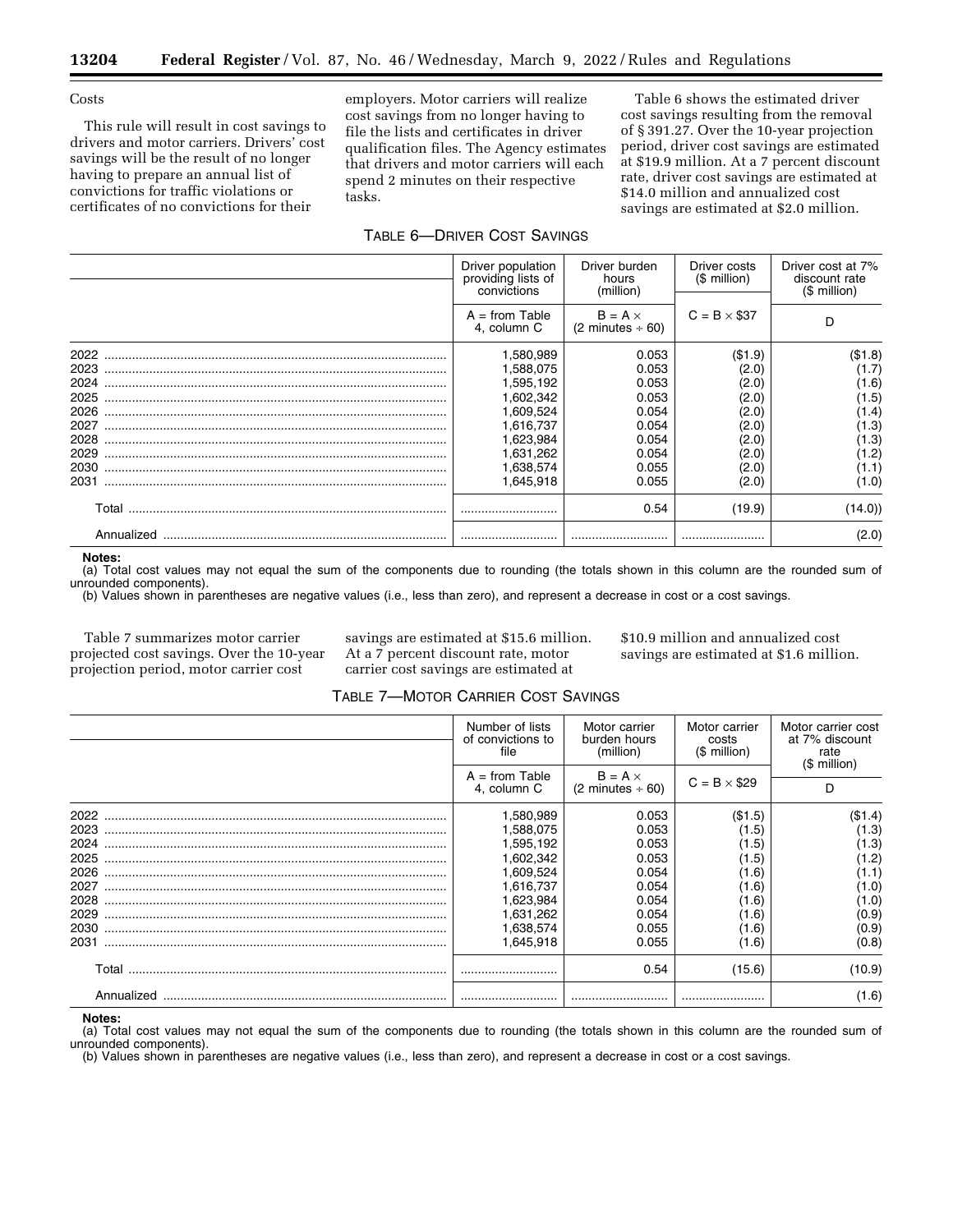The estimated cost savings resulting from rescinding § 391.27 total \$35.5 million over the 10-year projection period. At a 7 percent discount rate, the estimated total cost savings are \$24.9 million and the annualized cost savings are \$3.5 million.20

#### Benefits

This rule will allow drivers and motor carriers to more efficiently allocate their time. As discussed above, eliminating the requirement for drivers to provide a list of their convictions for traffic violations or certificate of no violations on an annual basis will reduce the paperwork burden and result in cost savings for drivers and motor carriers. FMCSA does not expect this rule to affect safety negatively. Motor carriers will still be made aware of their employees' convictions for driving violations via the annual MVR check required in § 391.25.

#### *B. Congressional Review Act*

This final rule is not a *major rule* as defined under the Congressional Review Act (5 U.S.C. 801–808).21

## *C. Regulatory Flexibility Act (Small Entities)*

The Regulatory Flexibility Act (RFA) (5 U.S.C. 601 *et seq.*), as amended by the Small Business Regulatory Enforcement Fairness Act of 1996 (SBREFA),22 requires Federal agencies to consider the effects of the regulatory action on small business and other small entities and to minimize any significant economic impact. The term ''small entities'' comprises small businesses and not-for-profit organizations that are independently owned and operated and are not dominant in their fields, and governmental jurisdictions with populations of less than 50,000 (5 U.S.C. 601(6)). Accordingly, DOT policy requires an analysis of the impact of all regulations on small entities, and mandates that agencies strive to lessen any adverse effects on these businesses. Consistent with SBREFA and DOT policy, FMCSA conducted an initial regulatory flexibility analysis, published

22Public Law 104–121, 110 Stat. 857 (Mar. 29, 1996), 5 U.S.C. 601 note.

the analysis with the NPRM, and requested comments. Although FMCSA received numerous public comments on the NPRM for this rule, there were no comments specific to the initial regulatory flexibility analysis. The Chief Counsel for Advocacy of the Small Business Administration (SBA) did not file comments in response to the proposed rule. FMCSA subsequently reviewed the available information on the number of affected small entities and the impact of the rule on those small entities and presents the analysis and certification below.

## Affected Small Entities

This final rule affects interstate CMV drivers and interstate motor carriers. CMV drivers, however, do not meet the definition of a small entity in section 601 of the RFA. Specifically, CMV drivers are considered neither a small business under section 601(3) of the RFA, nor a small organization under section 601(4) of the RFA.23

Under the RFA, as amended, motor carriers may be considered small entities based on the size standards defined by SBA to classify entities as small. SBA establishes separate standards for each industry, as defined by the North American Industry Classification System (NAICS).24 This rule could affect motor carriers in many different industry sectors in addition to the Transportation and Warehousing sector (NAICS sectors 48 and 49); for example, the Construction sector (NAICS sector 23), the Manufacturing sector (NAICS sectors 31, 32, and 33), and the Retail Trade sector (NAICS sectors 44 and 45). Not all entities within these industry sectors will be impacted by this rule; therefore, FMCSA cannot determine the number of small entities based on the SBA size standards. However, FMCSA anticipates that the majority of entities in the Truck Transportation subsector (NAICS code 484) and the Transit and Ground Transportation subsector (NAICS Code 485) are motor carriers that will be affected by this rule. FMCSA used data from the 2017 Economic Census to determine the percentage of motor carriers with annual revenue at or below

the SBA size standards.25 The Economic Census sums the number of firms classified according to their NAICS code by ranges of annual revenue. FMCSA used the annual revenue ranges with the high end closest to the SBA thresholds to determine the percentage of freight and passenger carriers that meet the definition of an SBA small entity. As discussed below, the Agency estimates that 99.2 percent of trucking firms and 99.4 percent of passenger carriers are classified as small businesses. The SBA threshold for NAICS Code 484 is \$30 million. For purposes of determining the percentage of trucking firms with annual revenue less than or equal to \$30 million, the Agency considered the annual revenue for all truck transportation firms reported in the Economic Survey under NAICS Code 484. The Economic Survey revenue range closest to the SBA \$30.0 million threshold includes all truck transportation firms with annual revenue ranging from \$10.0 million to \$24.9 million. The total number of truck transportation firms within the 8 ranges of annual revenue less than or equal to \$30.0 million accounts for 99.2 percent of survey respondents. The Agency finds that this 99.2 percent is a reasonable proxy for the number of trucking firms with annual revenue equal to or less than the \$30.0 million SBA threshold. The Agency used the same methodology to determine the percentage of passenger carriers that would be considered an SBA small entity. The SBA threshold for Transit and Ground Transportation firms (NAICS Code 485) is \$16.5 million. For purposes of determining the percentage of passenger carriers with annual revenue less than or equal to \$16.5 million, the Agency considered the number of passenger carriers in three NAICS Code subsectors: Charter Bus; Interurban Transportation and Rural Transportation; and School and Employee Transportation subsectors.26 The Economic Census revenue range closest to the SBA \$16.5 million threshold includes passenger carriers with revenue ranging from \$5 million to \$9.9 million. Passenger carriers with revenue less than or equal to \$9.9 million account for 99.4 percent of survey respondents within the three

<sup>20</sup>Totals are a sum of unrounded components and therefore may not add up.

<sup>21</sup>A *major rule* means any rule that OMB finds has resulted in or is likely to result in (a) an annual effect on the economy of \$100 million or more; (b) a major increase in costs or prices for consumers, individual industries, Federal agencies, State agencies, local government agencies, or geographic regions; or (c) significant adverse effects on competition, employment, investment, productivity, innovation, or on the ability of United States-based enterprises to compete with foreignbased enterprises in domestic and export markets  $(5 \text{ U.S.C. } 804(2)).$ 

<sup>23</sup>Though individual CMV drivers are not small entities for purposes of the RFA, individual CMV drivers who are owner-operators are considered small businesses for purposes of the RFA. In addition, driver and motor carrier cost savings are estimated on a per driver basis using an estimate of the total driver population that includes owneroperators.

<sup>24</sup>Executive Office of the President, OMB. ''North American Industry Classification System.'' 2017. Available at *[https://www.census.gov/library/](https://www.census.gov/library/publications/2017/econ/2017-naics-manual.html) [publications/2017/econ/2017-naics-manual.html](https://www.census.gov/library/publications/2017/econ/2017-naics-manual.html)*  (last accessed Oct. 29, 2021).

<sup>25</sup>U.S. Census Bureau, *2017 Economic Survey,*  Table EC1700SIZEREVEST, Available at *[https://](https://data.census.gov/cedsci/table?t=Value%20of%20Sales,%20Receipts,%20Revenue,%20or%20Shipments&n=485&tid=ECNSIZE2017.EC1700SIZEREVEST&hidePreview=) [data.census.gov/cedsci/table?t=Value%20of%20](https://data.census.gov/cedsci/table?t=Value%20of%20Sales,%20Receipts,%20Revenue,%20or%20Shipments&n=485&tid=ECNSIZE2017.EC1700SIZEREVEST&hidePreview=) [Sales,%20Receipts,%20Revenue,%20or%20](https://data.census.gov/cedsci/table?t=Value%20of%20Sales,%20Receipts,%20Revenue,%20or%20Shipments&n=485&tid=ECNSIZE2017.EC1700SIZEREVEST&hidePreview=) [Shipments&n=485&tid](https://data.census.gov/cedsci/table?t=Value%20of%20Sales,%20Receipts,%20Revenue,%20or%20Shipments&n=485&tid=ECNSIZE2017.EC1700SIZEREVEST&hidePreview=)*

*[<sup>=</sup>ECNSIZE2017.EC1700SIZEREVEST&hidePreview=](https://data.census.gov/cedsci/table?t=Value%20of%20Sales,%20Receipts,%20Revenue,%20or%20Shipments&n=485&tid=ECNSIZE2017.EC1700SIZEREVEST&hidePreview=)* 

<sup>&</sup>lt;sup>26</sup> Commuter rail, public transit systems, taxi, limousine, and special needs transportation that are included in Subsector 485 are excluded from the analysis.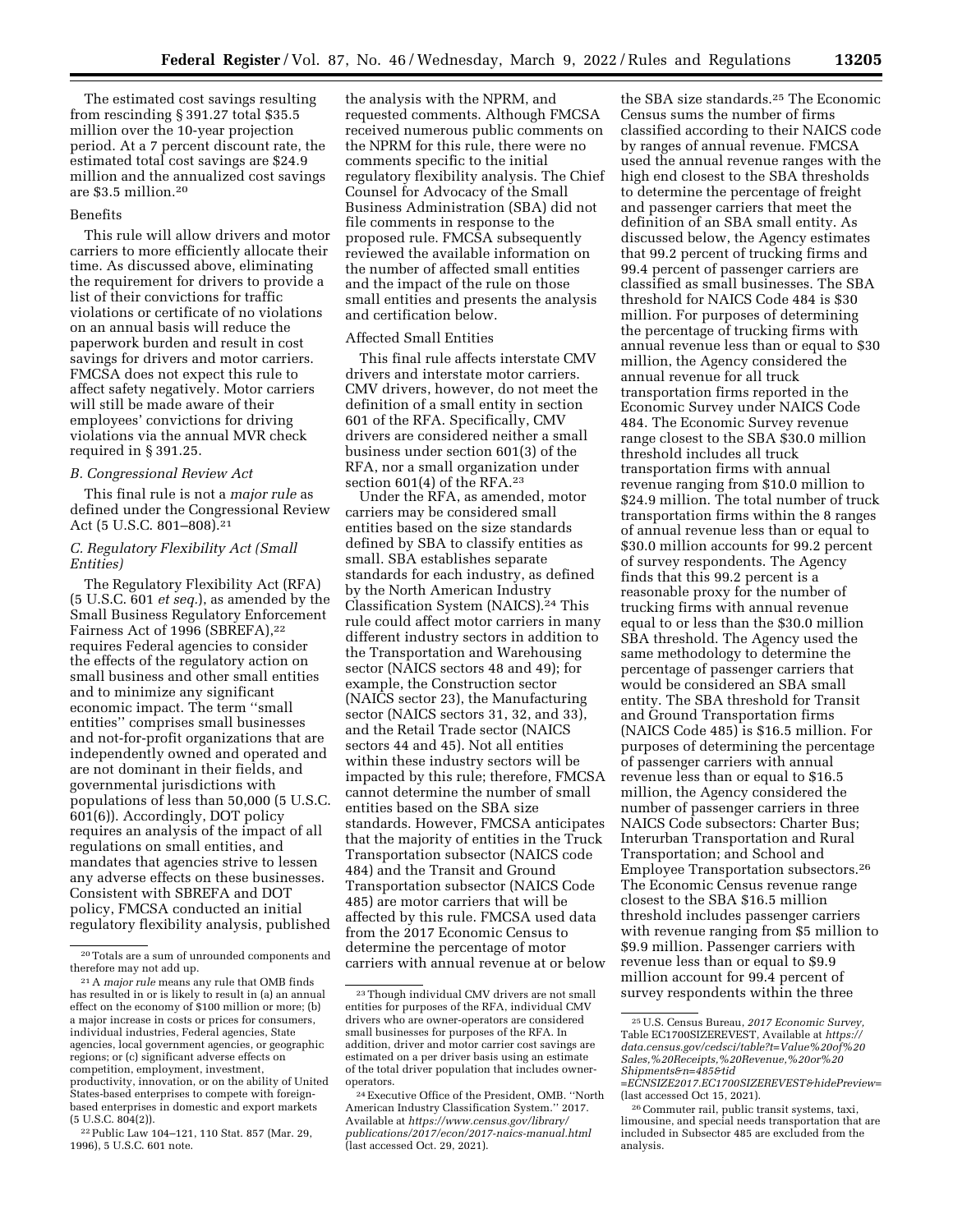subsectors. Thus, the Agency finds that 99.4 percent of passenger carriers with revenue less than or equal to \$9.9 million is approximately the same percentage of those with annual revenue less than the \$16.5 million SBA threshold.

Therefore, FMCSA concludes that this rule will impact a substantial number of small entities.

#### Impact

The Agency rescinds § 391.27 because it duplicates drivers' conviction information contained on MVRs that motor carriers currently receive annually pursuant to § 391.25. The elimination of § 391.27 results in cost savings to motor carriers because they will no longer have to file the lists and certificates in driver qualification files. FMCSA estimates a cost savings to all motor carriers of \$1.56 million annualized at a 7 percent discount rate from time savings (2 minutes per driver list of traffic convictions or certificate of no convictions) at an hourly wage rate of \$29 per hour.

In order to determine if this impact would be significant, FMCSA considers the impact as a percentage of annual revenue and estimates the impact to be significant if it surpasses 1 percent of revenue. For each affected driver, an individual motor carrier will save an estimated  $$0.87$  ( $$29 \times .03$  hours). The motor carrier would need to have annual revenue below  $$87 ($.87 \div 0.01)$ in order for this impact to reach the threshold of significance. It is not possible to determine the maximum number of drivers who would be affected at a given motor carrier in any 1 year. For illustrative purposes, FMCSA depicts the impact if a motor carrier employed 15 affected drivers. The annual opportunity cost savings would be \$13.05 (\$29  $\times$  .03 hours  $\times$  15 drivers), and the motor carrier would need to have annual revenues of equal to or less than \$1,305 for the impact to be considered significant. FMCSA considers it unlikely that a motor carrier would be able to operate with such low revenues in light of the sizeable expenses to own and maintain CMVs and support employees. The impact of this rule increases linearly with the number of affected drivers (*i.e.,* for each affected driver, the impact increases by \$0.87 per year); however, FMCSA does not anticipate that this rule will result in a significant impact on small motor carriers regardless of the number of affected drivers per motor carrier.

Section 391.25, as revised, requires motor carriers to request MVRs annually from every licensing authority where a driver holds or has held a CMV

operator's license or permit in the past year. In addition, a conforming change is made to § 391.23(a) to require motor carriers to request MVRs from all driver's licensing authorities when hiring new drivers. As discussed earlier in the rule, the changes to §§ 391.23 and 391.25 do not increase costs to motor carriers.

Therefore, I hereby certify that this rule will not have a significant impact on a substantial number of small entities.

#### *D. Assistance for Small Entities*

In accordance with section 213(a) of SBREFA,27 FMCSA wants to assist small entities in understanding this final rule so they can better evaluate its effects on themselves and participate in the rulemaking initiative. If the final rule will affect your small business, organization, or governmental jurisdiction and you have questions concerning its provisions or options for compliance, please consult the person listed under **FOR FURTHER INFORMATION CONTACT**.

Small businesses may send comments on the actions of Federal employees who enforce or otherwise determine compliance with Federal regulations to the SBA's Small Business and Agriculture Regulatory Enforcement Ombudsman and the Regional Small Business Regulatory Fairness Boards. The Ombudsman evaluates these actions annually and rates each agency's responsiveness to small business. If you wish to comment on actions by employees of FMCSA, call 1–888–REG– FAIR (1–888–734–3247). DOT has a policy regarding the rights of small entities to regulatory enforcement fairness and an explicit policy against retaliation for exercising these rights.

## *E. Unfunded Mandates Reform Act of 1995*

The Unfunded Mandates Reform Act of 1995 (2 U.S.C. 1531–1538) requires Federal agencies to assess the effects of their discretionary regulatory actions. The Act addresses actions that may result in the expenditure by a State, local, or Tribal government, in the aggregate, or by the private sector of \$170 million (which is the value equivalent of \$100 million in 1995, adjusted for inflation to 2020 levels) or more in any 1 year. Although this final rule does not result in such an expenditure, the Agency does discuss the effects of this rule elsewhere in this preamble.

## *F. Paperwork Reduction Act (Collection of Information)*

The Paperwork Reduction Act of 1995 (44 U.S.C. 3501–3520) requires that an agency consider the impact of paperwork and other information collection burdens imposed on the public. An agency is prohibited from collecting or sponsoring an information collection, as well as imposing an information collection requirement, unless it displays a valid OMB control number (5 CFR 1320.8(b)(3)(vi)).

This final rule revises the existing Driver Qualification Files ICR (OMB Control Number 2126–0004), which expires April 30, 2023. FMCSA revises the ICR due to the Agency's development of this rule and to provide updated information on the driver population, driver turnover rates, and driver wage rates. FMCSA seeks approval for the revision and renewal of the currently approved information collection. FMCSA will submit a copy of the final rule to OIRA at OMB for review and approval of the information collections.

*Title:* Driver Qualification Files. *OMB Control Number:* 2126–0004.

*Type of Review:* Revision and renewal of a currently approved information collection.

*Summary:* The final rule eliminates § 391.27, which requires that a driver operating a CMV must complete a list of convictions for traffic violations or a certification of no traffic convictions and submit the list or certification to the driver's employing motor carrier on an annual basis. The motor carrier must file the list or certification in the driver's qualification file. The elimination of § 391.27 also eliminates its related information collections in IC–2.1 (driver submits list of violations to motor carrier) and IC–2.2 (motor carrier files list of violations in driver qualification file).

The requirements of § 391.27 are largely duplicative of the requirements in § 391.25 that motor carriers must make an annual inquiry to States to request a driver's MVR and file the MVR in the driver's qualification file. Because § 391.25 is currently limited to inquiries for drivers licensed by a State, this rule modifies § 391.25 to require motor carriers to request a driver's MVR from each licensing authority that issued the driver a license. This change requires motor carriers to request MVRs from Canadian and Mexican driver's licensing authorities. To maintain consistency within part 391 with respect to requests for MVRs, FMCSA makes conforming changes to § 391.23 to require motor carriers to request

<sup>27</sup>Public Law 104–121, 110 Stat. 857, 558 (Mar. 29, 1996), 5 U.S.C. 601 note.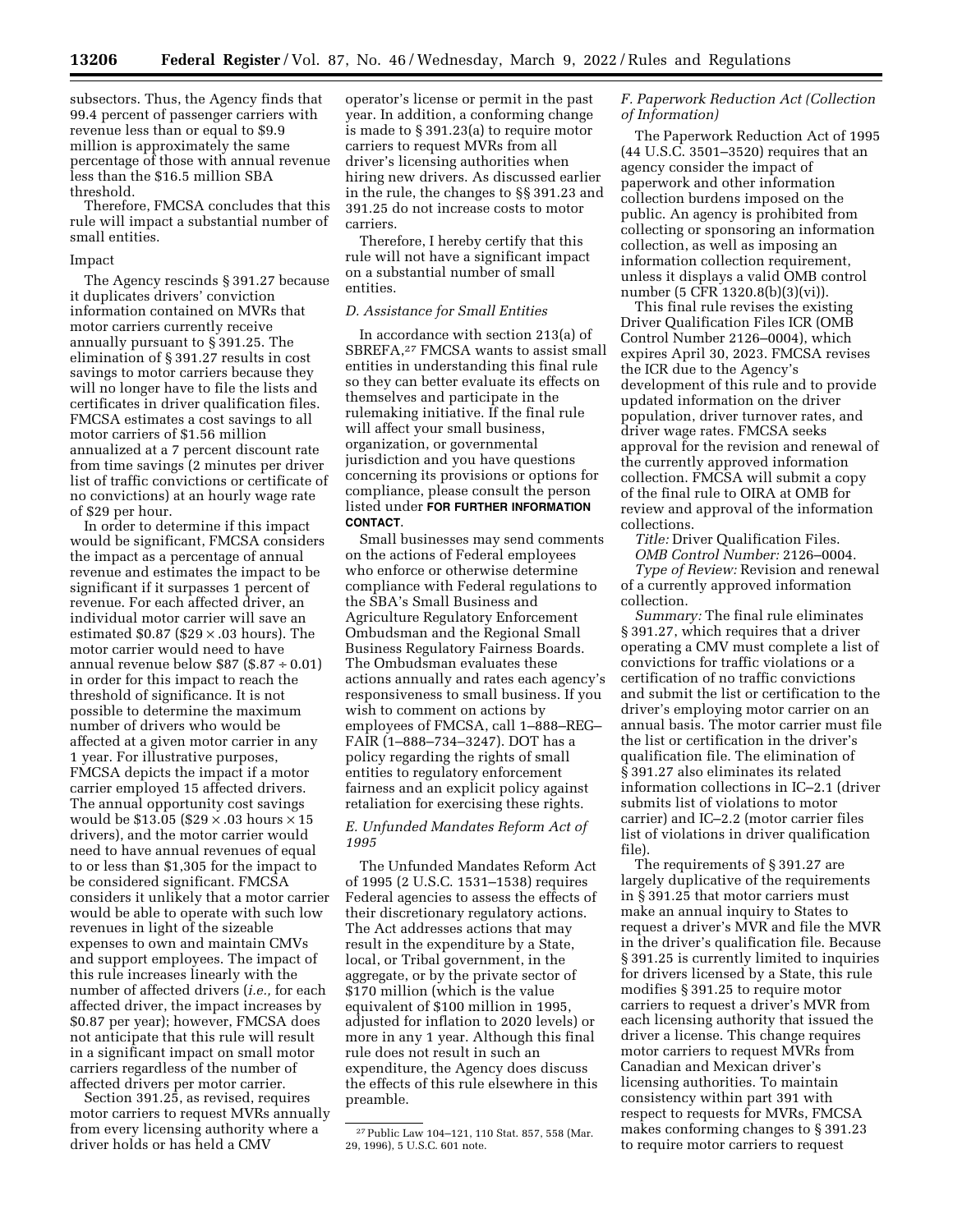MVRs from driver's licensing authorities, instead of States, for the 3 years preceding the date of employment when hiring a driver. FMCSA also changes § 391.21 to require each driver to provide on the employment application the issuing driver's licensing authority, instead of State, of each unexpired CMV operator's license or permit that has been issued to the driver so that motor carriers can make the required inquiries under § 391.23.

The changes to §§ 391.21, 391.23, and 391.25 do not increase paperwork burdens. This is because MCMIS, the repository for the Agency's driver population data, counts the total number of drivers reported by motor carriers (both foreign and domestic). Also, for purposes of information collection burden calculation, the median fee for obtaining an MVR from either a foreign or a domestic authority is the same.

FMCSA uses the MCMIS driver population data, which currently includes drivers employed by Canadian and Mexican motor carriers, to calculate the burden associated with information collections and paperwork. Therefore, although this rule institutes new requirements for motor carriers to request MVRs for their drivers operating in the United States who are licensed by a foreign authority rather than by a State, the current OMB-approved information collections for §§ 391.23 and 391.25 in the Driver Qualification Files ICR already include reporting and recordkeeping costs incurred by motor carriers to request MVRs for such drivers. Similarly, the current OMBapproved information collection for § 391.21 already includes reporting and recordkeeping costs incurred by drivers to prepare and submit employment applications.

The changes to §§ 391.23 and 391.25 also do not increase costs to motor carriers resulting from fees paid to Canadian and Mexican driver's licensing authorities to obtain MVRs. As set forth in section 13 of the supporting statement, FMCSA has surveyed fees charged by driver's licensing authorities and third-party processing companies in Canada and has determined that they are consistent with those to obtain MVRs from States. There is no fee to obtain MVRs in Mexico.28

*Response to comments:* The NPRM served as the 60-day notice for the ICR revision and requested public comment on the information collection (85 FR

80745, Dec. 14, 2020). With respect to the information collections associated with § 391.27, a driver commented that the driver recently filled out the required paperwork and that it took about 1 minute.29 FMCSA estimates that it takes drivers 2 minutes to complete a list of convictions or certificate of no convictions. One motor carrier commented that complying with § 391.27 is a ''laborious task'' and that it takes the better part of a month to receive information from drivers.30 A motor carrier Director of Safety commented that it is costly and time consuming to comply with § 391.27 and estimated the annual administrative burden to be in excess of 100 hours.<sup>31</sup> Five other commenters stated that complying with § 391.27 is a huge paperwork burden, time or labor intensive, or a significant burden on motor carriers.32 FMCSA received no substantive comments in response to the NPRM regarding the paperwork burden relating to §§ 391.21, 391.23, and 391.25.

*Burden estimates:* The elimination of § 391.27 deletes IC–2.1 (driver submits list of violations to motor carrier) and IC–2.2 (motor carrier files list of violations in driver qualification file). The OMB-approved burden associated with IC–2.1 is 0.06 million hours and \$2.16 million. The OMB-approved burden associated with IC–2.2 is 0.06 million hours and \$1.74 million. Thus, the elimination of § 391.27 results in a paperwork burden reduction of 0.12 million hours and \$3.9 million for drivers and motor carriers. However, these reductions are offset in the proposed burden due to increases in the driver population, the driver turnover rate, and driver wage rates. The OMBapproved burden for the ICR is 12.27 million hours at a cost of \$350.64 million. The proposed burden for the ICR is 14.23 million hours at a cost of \$426.16 million.

31See Adrian O'Hara comment available at *[https://www.regulations.gov/comment/FMCSA-](https://www.regulations.gov/comment/FMCSA-2018-0224-0073)[2018-0224-0073.](https://www.regulations.gov/comment/FMCSA-2018-0224-0073)* 

32See Portland General Electric comment available at *[https://www.regulations.gov/comment/](https://www.regulations.gov/comment/FMCSA-2018-0224-0082) [FMCSA-2018-0224-0082,](https://www.regulations.gov/comment/FMCSA-2018-0224-0082)* anonymous comment available at *[https://www.regulations.gov/comment/](https://www.regulations.gov/comment/FMCSA-2018-0224-0087) [FMCSA-2018-0224-0087,](https://www.regulations.gov/comment/FMCSA-2018-0224-0087)* anonymous comment available at *[https://www.regulations.gov/comment/](https://www.regulations.gov/comment/FMCSA-2018-0224-0090) [FMCSA-2018-0224-0090,](https://www.regulations.gov/comment/FMCSA-2018-0224-0090)* TCA comment available at *[https://www.regulations.gov/comment/FMCSA-](https://www.regulations.gov/comment/FMCSA-2018-0224-0097)[2018-0224-0097,](https://www.regulations.gov/comment/FMCSA-2018-0224-0097)* and Heritage-Crystal Clean, LLC comment available at *[https://www.regulations.gov/](https://www.regulations.gov/comment/FMCSA-2018-0224-0101)  [comment/FMCSA-2018-0224-0101.](https://www.regulations.gov/comment/FMCSA-2018-0224-0101)* 

The revised total annual estimated burden associated with the Driver Qualification Files ICR that reflects the elimination of IC–2.1 and IC–2.2 and the updated driver population, driver turnover rate, and driver wage rate information is as follows.

*Estimated number of respondents:*  7.52 million (6.92 million drivers + 0.60 million motor carriers).

*Estimated responses:* 113.97 million. *Frequency:* Responses may be random, annual, or when hiring a driver.

*Estimated burden hours:* 14.23 million.

*Estimated cost:* \$426.16 million. Additional information for the assumptions, calculations, and methodology summarized above is provided in the supporting statement. The supporting statement is available in the docket for this rulemaking.

*Request for Comments:* FMCSA asks for comment on the information collection requirements of this rule, as well as the revised total estimated burden associated with the information collections. Specifically, the Agency asks for comment on: (1) Whether the proposed information collections are necessary for FMCSA to perform its functions; (2) how the Agency can improve the quality, usefulness, and clarity of the information to be collected; (3) the accuracy of FMCSA's estimate of the burden of this information collection; and (4) how the Agency can minimize the burden of the information collection.

If you have comments on the collection of information, you must submit those comments as outlined under **ADDRESSES** at the beginning of this final rule.

#### *G. E.O. 13132 (Federalism)*

A rule has implications for federalism under section  $1(a)$  of E.O. 13132 if it has ''substantial direct effects on the States, on the relationship between the national government and the States, or on the distribution of power and responsibilities among the various levels of government.'' FMCSA has determined that this rule does not have substantial direct costs on or for States, nor would it limit the policymaking discretion of States. Nothing in this document preempts any State law or regulation. Therefore, this rule does not have sufficient federalism implications to warrant the preparation of a Federalism Impact Statement.

#### *H. Privacy*

Section 522 of title I of division H of the Consolidated Appropriations Act,

<sup>28</sup>Although Mexican motor carriers do not pay a fee to obtain MVRs, FMCSA continues to include the cost for consistency and administrative convenience.

<sup>29</sup>See Ben Hooser comment available at *[https://](https://www.regulations.gov/comment/FMCSA-2018-0224-0024) [www.regulations.gov/comment/FMCSA-2018-0224-](https://www.regulations.gov/comment/FMCSA-2018-0224-0024)  [0024.](https://www.regulations.gov/comment/FMCSA-2018-0224-0024)* 

<sup>30</sup>See anonymous comment available at *[https://](https://www.regulations.gov/comment/FMCSA-2018-0224-0072)  [www.regulations.gov/comment/FMCSA-2018-0224-](https://www.regulations.gov/comment/FMCSA-2018-0224-0072)  [0072.](https://www.regulations.gov/comment/FMCSA-2018-0224-0072)*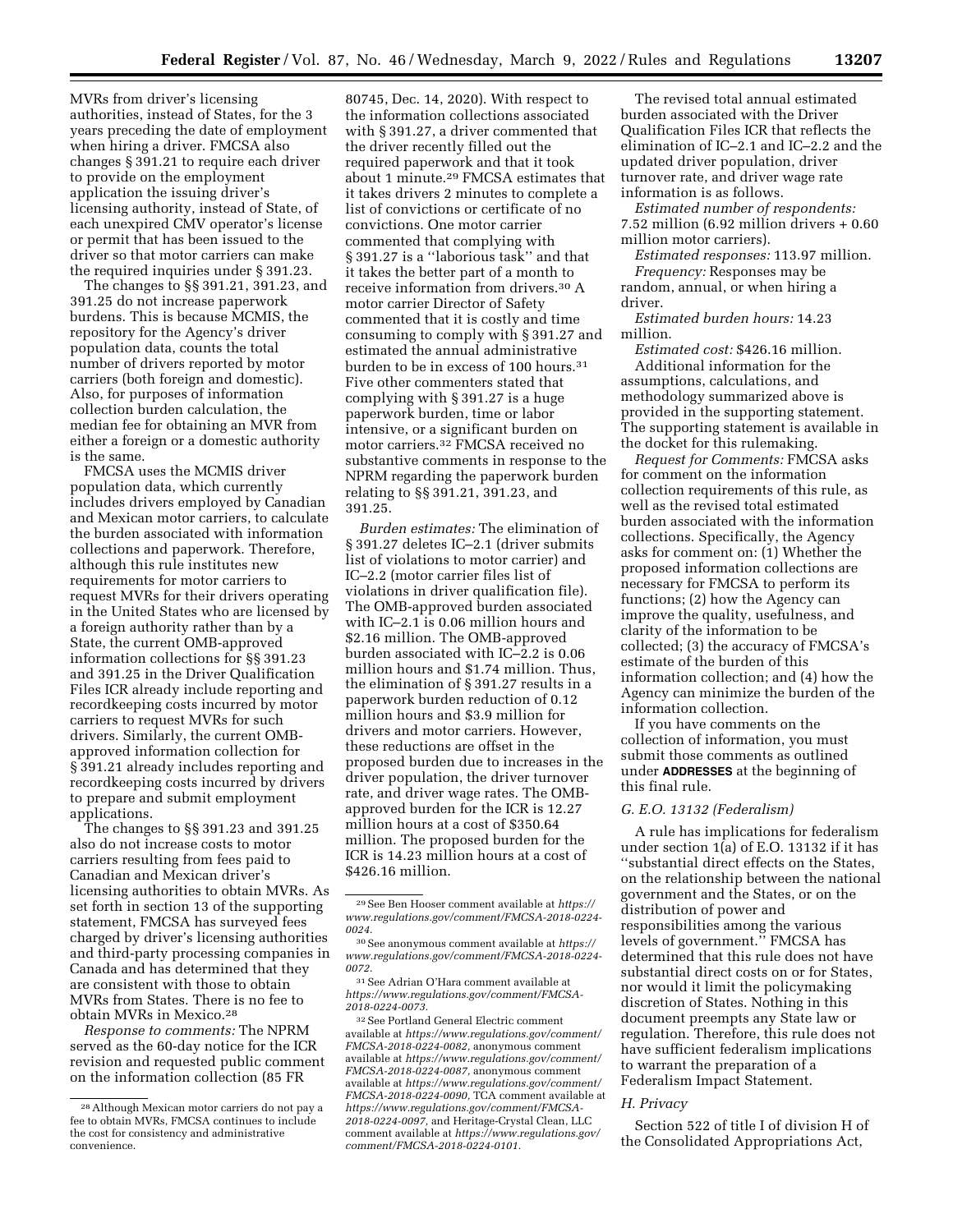2005,33 requires the Agency to assess the privacy impact of a regulation that will affect the privacy of individuals. The assessment considers impacts of the rule on the privacy of information in an identifiable form and related matters.

The Privacy Act (5 U.S.C. 552a) applies only to Federal agencies and any non-Federal agency that receives records contained in a system of records from a Federal agency for use in a matching program.

The E-Government Act of 2002 34 requires Federal agencies to conduct a privacy impact assessment for new or substantially changed technology that collects, maintains, or disseminates information in an identifiable form. No new or substantially changed technology will collect, maintain, or disseminate information as a result of this rule. Agency has completed a Privacy Threshold Assessment to evaluate the risks and effects the rule has on collecting, storing, and sharing personally identifiable information. FMCSA determined that this rule does not create privacy risks to individuals. In addition, the Agency submitted the Privacy Threshold Assessment to DOT's Privacy Officer for review. The DOT Privacy Office also has determined that this rulemaking does not create privacy risk.

## *I. E.O. 13175 (Indian Tribal Governments)*

This rule does not have Tribal implications under E.O. 13175, Consultation and Coordination with Indian Tribal Governments, because it does not have a substantial direct effect on one or more Indian Tribes, on the relationship between the Federal Government and Indian Tribes, or on the distribution of power and responsibilities between the Federal Government and Indian Tribes.

*J. National Environmental Policy Act of 1969* 

FMCSA analyzed this rule pursuant to the National Environmental Policy Act of 1969 (42 U.S.C. 4321 *et seq.*) and determined this action is categorically excluded from further analysis and documentation in an environmental assessment or environmental impact statement under FMCSA Order 5610.1 (69 FR 9680, Mar. 1, 2004), Appendix 2, paragraph 6.z. The content in this rule is covered by the categorical exclusions in paragraph 6.z.(1) regarding the minimum qualifications for individuals

who drive CMVs, and in paragraph 6.z.(2) regarding the minimum duties of motor carriers with respect to the qualifications of their drivers. In addition, this rule does not have any effect on the quality of the environment.

#### **List of Subjects**

#### *49 CFR Part 385*

Administrative practice and procedure, Highway safety, Mexico, Motor carriers, Motor vehicle safety, Reporting and recordkeeping requirements.

#### *49 CFR Part 390*

Highway safety, Intermodal transportation, Motor carriers, Motor vehicle safety, Reporting and recordkeeping requirements.

## *49 CFR Part 391*

Alcohol abuse, Drug abuse, Drug testing, Highway safety, Motor carriers, Reporting and recordkeeping requirements, Safety, Transportation.

Accordingly, FMCSA amends 49 CFR chapter III as follows:

## **PART 385—SAFETY FITNESS PROCEDURES**

■ 1. The authority citation for part 385 continues to read as follows:

**Authority:** 49 U.S.C. 113, 504, 521(b), 5105(d), 5109, 5113, 13901–13905, 13908, 31135, 31136, 31144, 31148, 31151, 31502; sec. 113(a), Pub. L. 103–311, 108 Stat. 1673, 1676; sec. 408, Pub. L. 104–88, 109 Stat. 803, 958; sec. 350, Pub. L. 107–87, 115 Stat. 833, 864; sec. 5205, Pub. L. 114–94, 129 Stat. 1312, 1537; and 49 CFR 1.87.

■ 2. Amend appendix B to part 385, section VII, by removing the entry for ''§ 391.51(b)(7)'' and adding an entry for ''§ 391.51(b)(6)'' in its place to read as follows:

## **Appendix B to Part 385—Explanation of Safety Rating Process**

\* \* \* \* \*

**VII. List of Acute and Critical Regulations.**  \* \* \* \* \*

**§ 391.51(b)(6) Failing to maintain medical examiner's certificate in driver's qualification file (critical).** 

## **PART 390—FEDERAL MOTOR CARRIER SAFETY REGULATIONS; GENERAL**

■ 3. The authority citation for part 390 continues to read as follows:

**Authority:** 49 U.S.C. 113, 504, 508, 31132, 31133, 31134, 31136, 31137, 31144, 31149, 31151, 31502; sec. 114, Pub. L. 103–311, 108 Stat. 1673, 1677; secs. 212 and 217, Pub. L. 106–159, 113 Stat. 1748, 1766, 1767; sec. 229, Pub. L. 106–159 (as added and transferred by sec. 4115 and amended by secs. 4130–4132, Pub. L. 109–59, 119 Stat. 1144, 1726, 1743, 1744), 113 Stat. 1748, 1773; sec. 4136, Pub. L. 109–59, 119 Stat. 1144, 1745; secs. 32101(d) and 32934, Pub. L. 112–141, 126 Stat. 405, 778, 830; sec. 2, Pub. L. 113–125, 128 Stat. 1388; secs. 5403, 5518, and 5524, Pub. L. 114–94, 129 Stat. 1312, 1548, 1558, 1560; sec. 2, Pub. L. 115–105, 131 Stat. 2263; and 49 CFR 1.81, 1.81a, 1.87.

- $\blacksquare$  4. Amend § 390.5 as follows:
- a. Lift the suspension of the section; ■ b. Revise the definition of "motor
- vehicle record''; and
- c. Suspend the section indefinitely. The revision reads as follows:

#### **§ 390.5 Definitions.**

\* \* \* \* \* *Motor vehicle record* means the report of the driving status and history of a driver generated from the driver record that is provided to users, such as drivers or employers, and, for drivers licensed by a State, is subject to the provisions of the Driver Privacy Protection Act, 18 U.S.C. 2721–2725.

■ 5. Amend § 390.5T by revising the definition of ''motor vehicle record'' to read as follows:

#### **§ 390.5T Definitions.**

\* \* \* \* \*

\* \* \* \* \* *Motor vehicle record* means the report of the driving status and history of a driver generated from the driver record that is provided to users, such as drivers or employers, and, for drivers licensed by a State, is subject to the provisions of the Driver Privacy Protection Act, 18 U.S.C. 2721–2725.

\* \* \* \* \*

## **PART 391—QUALIFICATIONS OF DRIVERS AND LONGER COMBINATION VEHICLE (LCV) DRIVER INSTRUCTORS**

■ 6. The authority citation for part 391 continues to read as follows:

**Authority:** 49 U.S.C. 504, 508, 31133, 31136, 31149, 31502; sec. 4007(b), Pub. L. 102–240, 105 Stat. 1914, 2152; sec. 114, Pub. L. 103–311, 108 Stat. 1673, 1677; sec. 215, Pub. L. 106–159, 113 Stat. 1748, 1767; sec. 32934, Pub. L. 112–141, 126 Stat. 405, 830; secs. 5403 and 5524, Pub. L. 114–94, 129 Stat. 1312, 1548, 1560; sec. 2, Pub. L. 115– 105, 131 Stat. 2263; and 49 CFR 1.87.

#### **§ 391.11 [Amended]**

 $\blacksquare$  7. Amend § 391.11 by removing paragraph (b)(6) and redesignating paragraphs (b)(7) and (8) as paragraphs (b)(6) and (7), respectively.

 $\blacksquare$  8. Amend § 391.21 by revising paragraph (b)(5) to read as follows:

<sup>33</sup>Public Law 108–447, 118 Stat. 2809, 3268 (Dec. 8, 2004), 5 U.S.C. 552a note.

<sup>34</sup>Public Law 107–347, sec. 208, 116 Stat. 2899, 2921 (Dec. 17, 2002), 44 U.S.C. 3501 note.